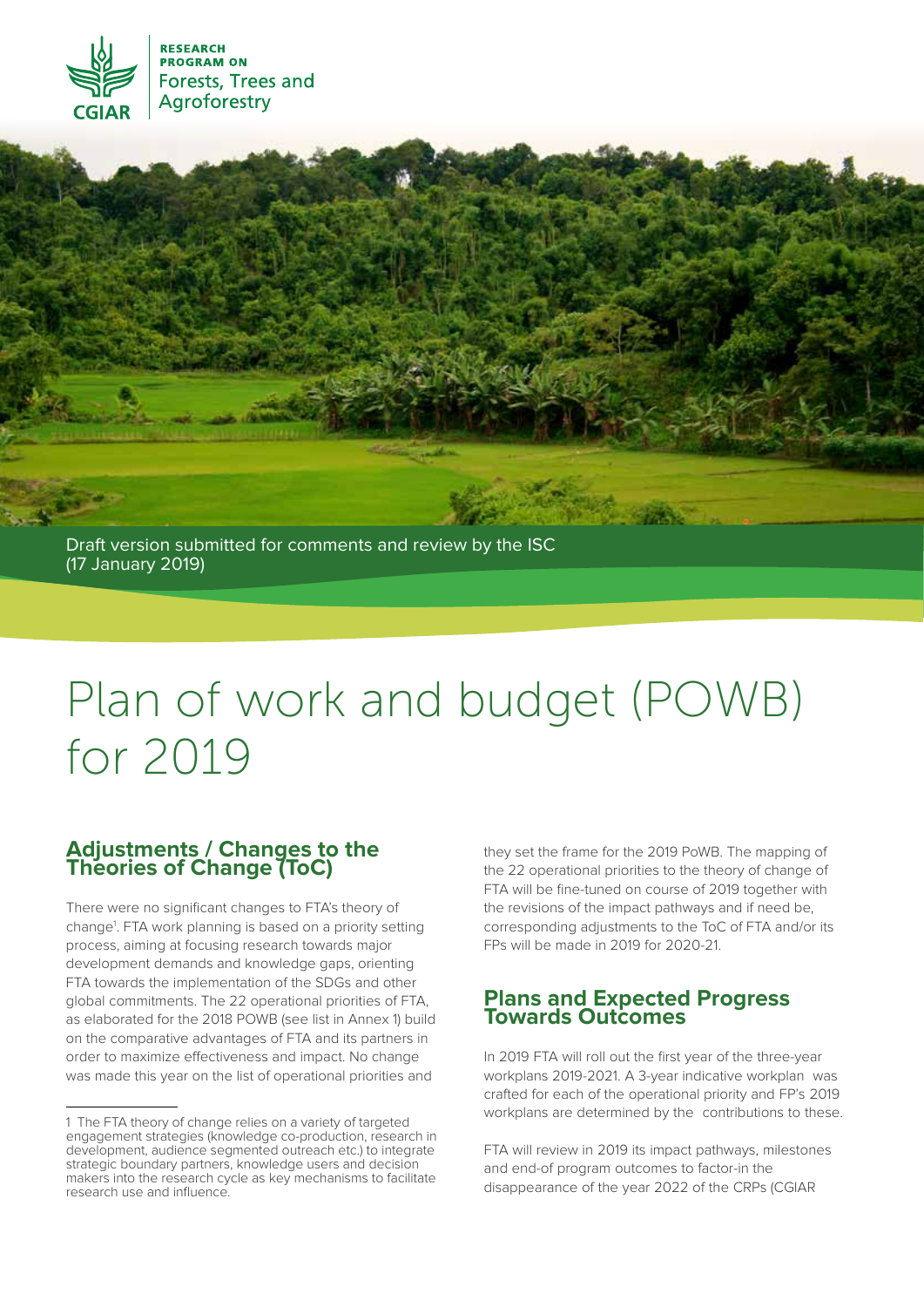Business Plan measure), as well as the lower than expected W1-2 funding. W1-2 funding received by FTA in the 2 first years of phase 2 was 25% lower than in the approved proposal, despite a good performance in raising W3/ Bilateral in line with the approved proposal.

#### **FP1 Tree genetic resources (TGR) to bridge production gaps and promote resilience**

Leading the priority on **Biodiversity, safeguarding and conservation**, FP1/CoA1 will support conservation and sustainable use of priority tree species including bamboo and rattan, through scaling up to include more species, areas and geographies; supporting countries and regions to implement dynamic Genetic Conservation Units for TGRs in Asia, Latin America and Africa with specific efforts in the Philippines, Peru, Burkina Faso and Ethiopia. In 2019 FP1 will scale-up threat assessment tools for priority tree species in Latin America and Africa to cover more than 100 species. Through evaluation of the diverse values of TGRs for delivery of multiple SDGs, FP1 will provide critical knowledge to support priority setting, and also more sustainable use of native tree diversity for multiple benefits, including trees as foundation species for biodiversity, and is central to enhancing biodiversity as part of resilient and sustainable production systems which include other plants, as well as animals including insects.

Leading the priority on **Orphan crops**, FP1/CoA2 will promote the integration of new and orphan food trees, including Faidherbia albida, Sclerocarya birrea, Moringa oleifera, Vitellaria paradoxa, Ziziphus spp. and Adansonia digitata into evolving African food systems using enhanced domestication approaches.

Improving genetic and phenotype knowledge, enhancing quality as well as productivity of tree-based foods are vital for food and nutritional security. FP1 contributes to the **African Orphan Crop Consortium** in providing genome sequencing for these orphan crops. To drive their integration into African food systems, FP1 will in 2019 strengthen its focus on genetic improvement approaches, on barriers and on leveraging opportunities for the integration of orphan crops in food systems, such as accelerating domestication, business models for investments, wider cultivation of orphan species (especially in the context of needed adaptation to climate change) and developing markets for related tree-based foods.

Leading the priority on **Enhancing Food security and Nutrition**, FP1 will work on the characterization of the diversity of edible products derived from trees and other species (along the forest transition curve), their nutrient composition, their seasonality, their uses (indigenous/ other knowledge) etc. in different geographies. The current focus is primarily on African countries (Burkina Faso, Benin, Kenya) with the ambition to target other regions. Secondly, efforts will be devoted to properly communicating and disseminating evidence derived from past and current data (e.g. literature reviews on nutritional value of tree foods, documentation of data gaps on food consumption and dietary quality among different communities and populations, etc.) to provide recommendations for agriculture-nutrition integration.

Thirdly, efforts will be made to promote the grow of African orphan foods into home gardens but also market development to improve nutrition. Where relevant, inclusion of tree species with nutritious foods will be incorporated into restoration guiding tools. Gendered knowledge and preferences of food trees for restoration, income generation and food security will be mainstreamed into this priority. Finally, a workshop on markets, landscapes and nutritious diets will be co-organized with FP4, involving multiple partners across FTA, A4NH and other external experts to assess current understanding and define a joint research for impact strategy.

Contributing to scaling up delivery of TGRs to support resilient restoration is central to FTA outcome targets. Coleading the priority on **Restoration**, FP1/CoA3 will evaluate the status of national tree seed systems in Sub-Saharan Africa and provide knowledge to build policy, capacity, and mass breeding infrastructure to deliver suitable, genetically diverse and quality seed for restoration. The evaluations of these African tree seed systems will be conducted and reviewed with national partners to identify critical policy needs for improvement. Novel information technologies that support documentation and verification of seed systems, userfriendly decision support tools and deployment of adequate tree portfolios serving multiple purposes will be applied based on earlier work of FTA, like the **vegetation map for Africa** with associated tools, the **restoration tool** for tropical dry forest in Columbia, and update of the Agroforestry Species **Switchboard** (as **presented** at GLF in December 2018).

#### **FP2 Enhancing how trees and forests contribute to smallholder livelihoods**

FP2 leads five operational priorities on agroecology (CoA 4), livelihood trajectories (CoA1), market-based agroforestry (CoA2), farm-forest interface policy (CoAs 1 and 2) and silvopastoral systems (CoA 5). It also co-leads the plantation tree-crops priority with FP3 and FP4 and contributes to the land restoration priority through connections with these six other priorities. Key progress planned for 2019 in each of these are as follows.

**Agroecology**. Following unprecedented public engagement during the open consultation on an initial draft of the agroecology report for the High-Level Panel of Experts (HLPE) of the UN Committee on World Food Security (CFS) in 2018 led by FP2, the report will be completed and launched during 2019 with key conclusions presented at a plenary session of the 4<sup>th</sup> World Congress on Agroforestry in Montpellier in May. The report will serve as basis of the multilateral discussions at the CFS in October 2019. Through a novel initiative on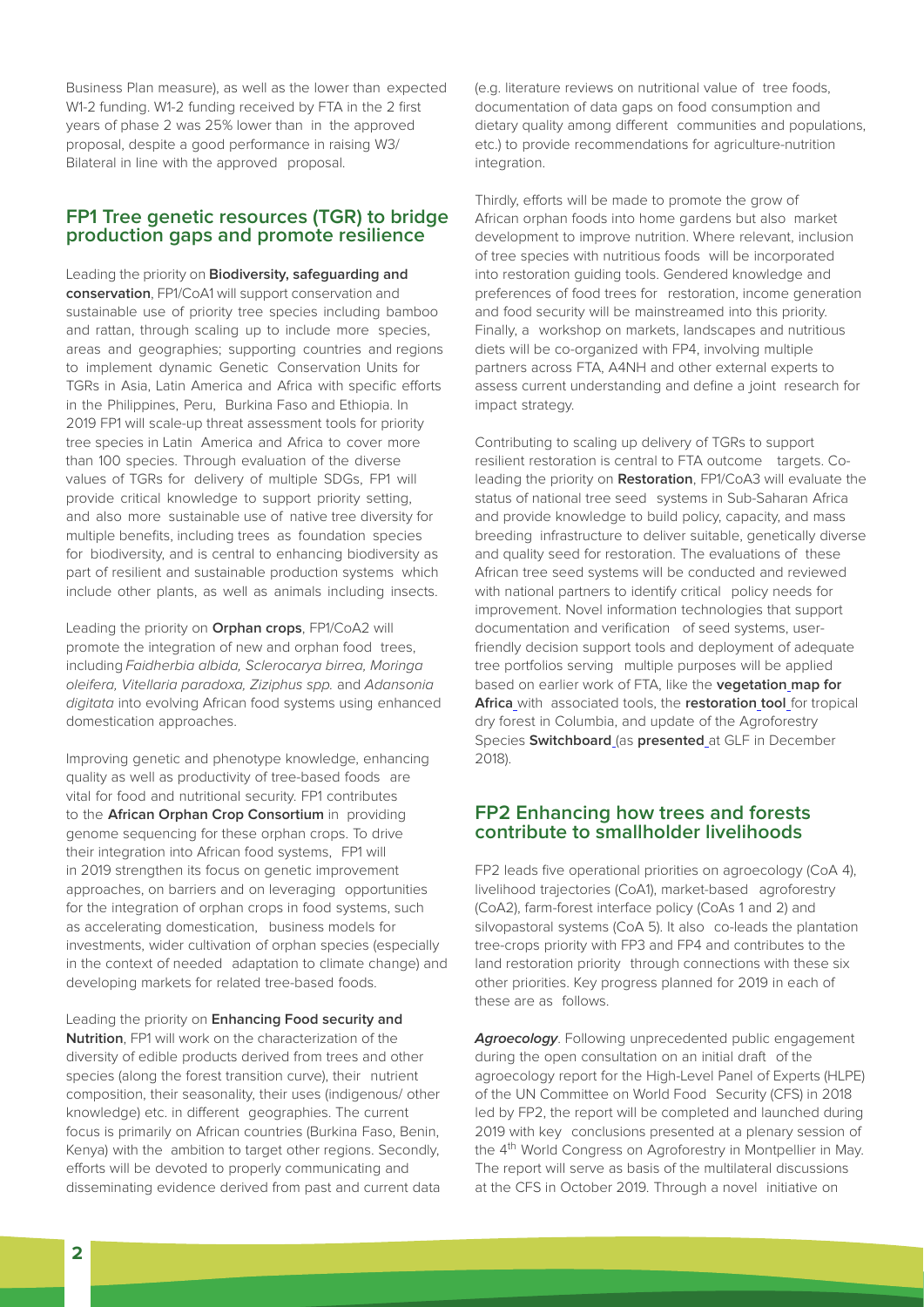agroecological control of the fall army worm epidemic in Africa funded by Norway, FP2 will establish cross-scale trials of control measures involving interventions at field, farm and landscape scales in Zambia and Malawi. Since the pest was first detected in Africa in 2016 it has spread across the continent causing an estimated USD 13 billion in crop losses, threatening food security and livelihoods of many smallholder farmers. Effective agroecological control will not only reduce crop losses but also avoid farmers becoming dependent on expensive chemical control and its associated environmental impact. FP2 will also start addressing a key emerging tension in agroecology between social movements and science, through a new partnership with the State Government of Andhra Pradesh that will involve impact assessment of their ambitious zero budget natural farming (ZBNF) initiative, coupled with transdisciplinary research on the science underpinning farmer practice to understand potential for out-scaling.

**Livelihood trajectories**. Key insights were gained from developing simulation models of potential impacts of different agroforestry interventions on food security and exits from poverty in 2018 across different farming contexts. During 2019 data from extensive planned comparisons ongoing with over 5000 farmers in Kenya and Ethiopia will be used to develop and paramaterise hybrid models that incorporate the globally calibrated APSIM crop model with participatory modelling of smallholder livelihoods locally, using the Simile modelling environment. This will generate new advice on design principles for agroforestry options that can make livelihood impacts and the species, densities and configurations of trees required in different contexts to do so. This will be coupled with new research on how these interventions differentially impact men and women. In Indonesia, analysis of impacts of migration on the feminization of agriculture, agroforestry and forestry will be initiated, working from analysis of past experience using longitudinal datasets.

**Market-based agroforestry.** Progress will continue in the design and evaluation of market-based agroforestry options on fast-degrading sloping land in northwest Vietnam and integration of non-timber forest products and intercropping with silviculture in Indonesia. Key outputs will include analysis of option suitability across ethnic and gender divisions and integrating the value of avoiding degradation with income benefits, that will feed into the land restoration priority. Formal comparison of the efficacy of different value chain development interventions targeted at women and young people through development and aggregation of innovation platforms for coffee, honey, tree fodder, village chickens and beans will be produced for Uganda and Zambia using novel multi-value chain approaches as an alternative to specialisation.

**Farm-forest interface policy.** Having been instrumental in establishing national agroforestry scaling strategies and policy processes in Ethiopia, Rwanda, Uganda and the Comoros in 2018, the FP2 research focus shifts in 2019 towards consolidating at national level while addressing

policy implementation gaps across layers of governance, including reconciling trade-offs amongst ecosystem service impacts at local landscape scales (10-1000  $km^2$ ) for which appropriate policy instruments and structures are lacking globally. Innovation in application of the land degradation neutrality (LDN) concept across scales, development of locally appropriate indicators and means to assess differential impact by gender and resource endowment, will feed into the land restoration priority. Through embedding a planned comparison of the efficacy and cost-effectiveness of incorporating an options-by-context approach into rolling out the implementation of the new agroforestry concession scheme in Peru, FP2 will simultaneously make impact, measure it and generate new understanding about what is needed to achieve uptake and livelihood impact. A new initiative in northern Ghana, building on results from the IFAD-funded West Africa Farm Forest Interface project, will embed a formal comparison of the efficacy of including gender transformative actions in a major EU-funded regreening programme on both ecological and livelihood outcomes.

**Plantation tree-crops.** FP2's contribution to this operational priority is to develop and evaluate climate- smart diversification options for smallholder oilpalm, coffee and cocoa production systems. This includes fundamental research on the ecophysiological basis of climate change impacts on coffee and cocoa in East and West Africa, Cocoa swollen shoot virus (CSSV) control and the role of companion trees in mitigation, to inform locally appropriate adaptation action. The focus on oilpalm in Brazil will incorporate a stronger focus on the economic value of diversification to complement what has already been established in terms of environmental benefits. Major developments in coffee will include guidelines for incorporating companion trees for 150,000 ha in China based on advances in ecophysiological understanding of climate change impacts, co-development of coffee agroforestry options for 70,000 ha of coffee agroforestry across the Bolaven Plateau in Laos and design of an ACIAR-funded coffee agroforestry research and development strategy for the central highlands with the Vietnam Coffee Co-ordination Board.

**Silvopastoral systems.** FP2 will work on the development of climate smart silvopastoral system options for Central America, evaluating tree fodder value of a range of tree and shrub species including bamboo globally, and in developing livestock management options to enable tree regeneration in Africa.

#### **FP3 Sustainable value chains and investments for supporting forest conservation and equitable development**

In 2019, FP3 leads or co-leads five of FTA's operational priorities, sharpening the thematic focus of the work, as well as the selection of geographies, policy dialogues and multi-stakeholder platforms for engagement, in order to promote greater integration to facilitate the achievement of expected outcomes.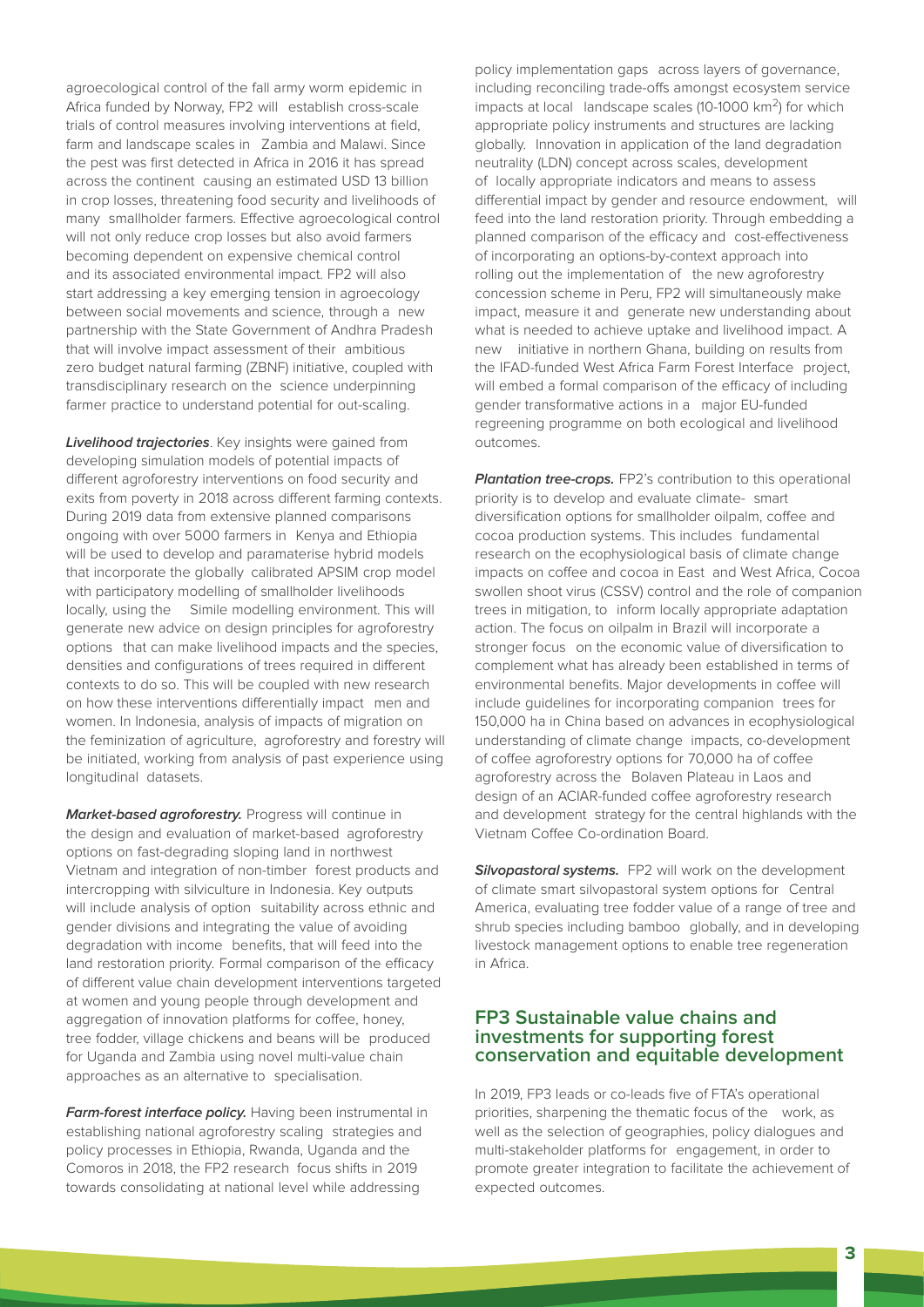Leading the priority on **public and private commitments to zero deforestation**, FP3/CoA1 will in 2019 finish data collection and analysis of the social and environmental outcomes and impacts associated with zero deforestation and restoration commitments in seven jurisdictions in Brazil, Colombia, Peru, Ghana, Indonesia and Malaysia. Moreover, it will undertake multi-stakeholder consultations and focus group discussions to identify local and external actors' perspectives regarding upgrading and upscaling those commitments to enhance their positive impacts and mitigate the negative ones at scale. A comparative analysis between the different case studies will enable us to propose pathways to strengthening jurisdictional approaches aimed at achieving zero deforestation and enhance forest landscape goods and services, with lessons for other countries and jurisdictions.

#### Leading the priority on **Effectiveness of approaches to sustainable supply**, FP3/CoA1 will deepen

its analysis on the potential for applying FLEGT-type approaches for legality verification to internationally traded agricultural commodities. The operational priority will furthermore examine opportunities for leveraging and building complementarities with existing private standards in order to better inform the development of FLEGT-type approaches in other sectors and safeguard against undesirable regulatory spillovers.

Leading the priority on **Inclusive business models**, FP3 (CoA2 and CoA3) will analyze the performance and impacts of 3 business models per study country (Ghana, Tanzania, Peru and Indonesia) across the timber, cocoa, oil palm and coffee value chains at the level of the household and the landscape, using a combination of methodological approaches. Drawing on the conceptual framework developed in 2018 and a comparative analysis of results, FP3 aims to link specific business model design features to their potential impact. This will yield valuable insights into scalable and replicable business model development strategies that will enable us to assist private sector and development practitioners in designing business models that are both pro-poor and environmentally responsible.

Leading the priority on **Innovating finance for sustainable landscapes**, FP3/CoA3 will in 2019 focus on finance within landscapes. It will develop a financial flow analysis tool for landscapes, followed by selected case studies of such flows in Ghana and/or Colombia (depending on funding), combining existing documentation with network analysis. The work will be performed within the context of climate smart landscape approaches, which will use the results to boost their landscape investment plans. FP3/CoA3 will also develop a framework to analyze risk management strategies employed by SMEs in landscapes, in order to develop a proposal for further analysis and development of risk reduction strategies in 2020 and 2021.

The priority on **Plantations and tree-crop commodities** is undertaken in collaboration with FP2 and FP4, with FP3/ CoA1 focusing on large-scale timber, rubber and oil palm plantations. FP3, in collaboration with partners, will assess the temporal and spatial dynamics over past decades of plantation expansion. A synthesis of the worldwide supply and demand of these commodities will provide insights on the future of these markets and plantations. A selected number of "hotspots" for each commodity will be identified, where challenges to sustainable production will be studied in details.

### **FP4 Landscape dynamics, productivity and resilience**

FP4 leads three operational priorities, co-leads the nutrition and landscapes priority, and contributes to another set of four.

Leading the priority on **Sentinel landscapes (SL)**, FP4/ CoA1 will finalize the synthesis of case studies of 3 sentinel landscapes carried out in 2018 in Kalimantan (Indonesia), Southern Cameroon, and in Nicaragua- Honduras. Secondly, FP4 will lead the analysis, design and validation of a portfolio approach to SL with a view to enabling better geographic co-location of work within FTA and with other programs. This will draw on the lessons learnt from phase I of FTA, on the recommendations of the 2019 FTA-ISC workshop on the matter, from inputs from across the research program and analysis of the past and current FTA project portfolios.

Leading the priority on **Restoration**, FP4 will coordinate the implementation for FTA of the joint work program with PIM and WLE, an outcome of FTA-PIM-WLE cross-CRP workshop organized in September 2018. FP4/CoA2 will finalize its work on restoration typologies that began in 2018. FP4 will also endeavor to make important new contributions in the areas of cost-benefit analysis, participatory frameworks for monitoring restoration, and developing a compendium of methods for planning restoration and the governance of restoration through forests, trees and agroforestry in Africa, Asia and Latin America. The work on restoration will also contribute to the operational priorities on climate change adaptation, NDCs, Bioenergy and on plantations.

Co-leading the priority on **Enhanced nutrition and food security**, FP4/CoA3 will investigate the contributions of Forests, Trees and Agroforestry landscapes to diets and nutrition in Africa and Asia. It will include new data and analysis on tree portfolios and diets in Ethiopia and Uganda; analysis of the impacts of land use change on diets in Indonesia; and how markets and foodsheds interact to shape diet quality in various settings. FP4 will co-organize with FP1 and external partners a workshop to synthesize existing knowledge on the relative contributions of landscapes and markets to healthy diets, to discuss the implications for policy and for future FTA research in this area.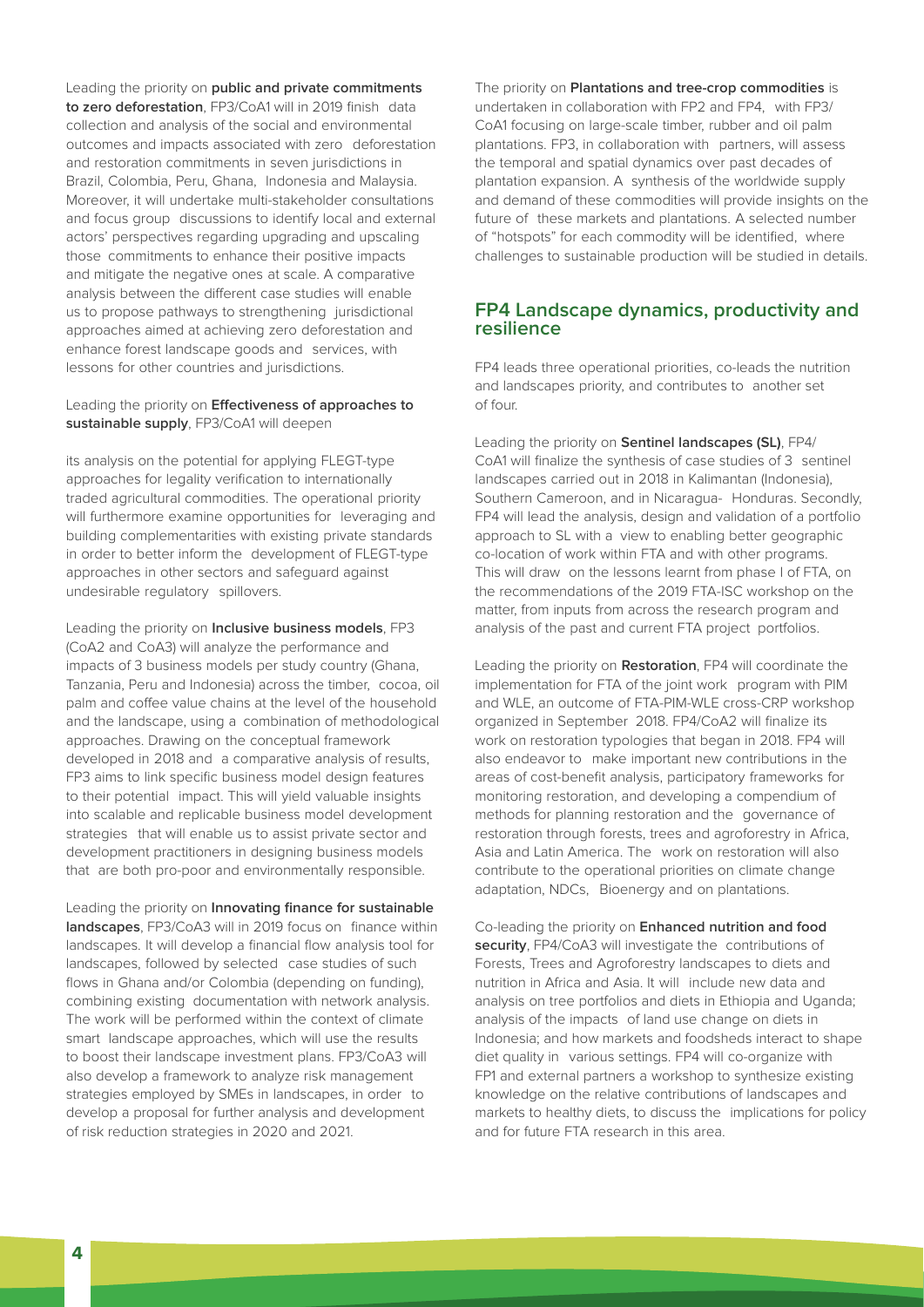Leading the priority on **Landscape governance**, FP4/CoA4 will deepen its work on analyzing options for enhancing landscapes' governance, starting and concluding a review of incentives linked to restoration as

well as begin experiments on incentives in selected landscapes, with a view of learning and eventual incorporation into future restoration efforts. Some practical work on designing and enhancing governance in the context of community land use enterprises and performance-based approaches and mechanisms will be given specific attention. Some work will also be done on linkages between global discourses and local realities in key governance areas. On these issues, FTA will seek in 2019, among other through a collaborative synthesis process, to better define and leverage its interface with PIM.

Contributing to the operational priority **on plantations and tree-crop commodities**, FP4 will finalize analysis work on the contributions of tree commodities and tree commodity landscapes to multiple SDGs in Africa and Asia in a special issue in Sustainability Science Journal. This work draws from several FPs including particularly FP5. It will also carry out important work on the economics of ecosystems services in tree commodities with case studies from Ethiopia and Ghana on coffee and cocoa respectively. A writeshop will be held to outline a book on tree commodities and African economies with a view to setting up the work for 2019.

### **FP5 Forests, trees and agroforestry for climate change adaptation and mitigation**

FP5 takes the lead in four operational priorities. Leading the priority on **NDCs** (Nationally Determined Contributions of the Paris Agreement on Climate Change), FP5 will support country-led implementation of NDCs by leveraging what forests, trees and agroforestry can do to help countries meeting their climate change mitigation and adaptation objectives. FP5 has expanded, to include more countries in its analysis on how they can improve forest-based climate mitigation in their NDCs. After having launched a major piece of analysis in 2018, the book **Transforming REDD+**, FP5 will pursue analysis of REDD+ initiatives at country level in the context of NDCs and is stepping up in 2019 – with partners EII and Governor's Task Force for Forests and Climate – its work on analyzing jurisdictional approaches and providing sustainability assessment tools for jurisdictional policy makers. A new case study will look at challenges of Voluntary Carbon Market (VCS) REDD+ projects. We also will develop frameworks that help understand the level of readiness of countries for implementing NDCs effectively; this understanding is instrumental in the effective use of limited resources. Furthermore, we work very closely with peatland countries on how they can improve, in their NDCs, pathways to implementing emissions reductions in peatland. We support our mitigation work with continued work on refining the resolution used in our monitoring tool, Terra-I; we are supporting the development of sound standards to include

bamboo in carbon budgets, and we undertake research to understand drivers of deforestation at the national level. FP5 will continue promoting mitigation policies at subnational, national and international levels.

Leading the priority on **Blue carbon and peatlands,** 

FP5 will expand the current focus on carbon reference level determination and inclusion in NDCs in its SWAMP (Sustainable Wetlands Adaptation and Mitigation) Project, with a stronger emphasis on integrating social and livelihood aspects into sustainable management options. Continuing on carbon, FP5 will refine FTA's global wetlands map by validating its peatland component in Latin America; and will generate new knowledge on peatland eco-hydrology and ecosystem services, and on carbon stocks dynamics and net primary productivity of rewetted peat as a peatland restoration option. The work on livelihood options includes developing options for sustainable crop management and bioenergy. Our work will draw attention to peatlands as the 'missed frontier of emission reduction'. In this context, FP5 will support the establishment of the International Tropical Peatland Center, headquartered in Indonesia but involving Peru, DRC and Republic of Congo, in addressing global tropical peatland problems, and by providing support with setting up the center, developing the work plan and fundraising.

Leading the priority on **Adaptation**, FP5 will undertake a host of analytical work addressing the role of ecosystem services in adaptation to climate change. Research will look into how to build the adaptive capacity of communities to likely changes in climate and weather variability and the immensely grown need for reducing the vulnerability of the same communities to climate change. We further support adaptation by using bamboo and its products, in this case by a study of bamboo-water dynamics in four countries (India, Thailand, Ghana and China) that will be concluded in 2020. FTA will further finalize two joint publications with FAO on (i) A Framework Methodology for Climate Change –Vulnerability Assessments of Forests and Forest-dependent People, and on (ii) Addressing Forestry and Agroforestry in National Adaptation Plans. These publications will feed both in UNFCCC and FAO-led policy processes.

Leading the priority on **Bioenergy and biomaterials**, new work will focus on how to propel a circular bio- economy for climate-smart development for key value chains (addressing the integrated development of climate-smart low emissions value chains (food, feed, bioenergy, biomaterials) with a focus on bioenergy). We will study how – and to which extent - bioenergy can substitute fossil fuels while minimizing competition with food production, nature, water and biodiversity conservation. As environmental and social costs of energy are becoming very high, the wider livelihood system is affected in multiple pathways; hence, we will do work on adopting ecosystem-based approaches to bioenergy that are critical to reduce the extent of the tradeoffs resulting from the bioenergy promotions happening in numerous developing countries. We continue to work also on the bioenergy applications of bamboo especially in Indonesia.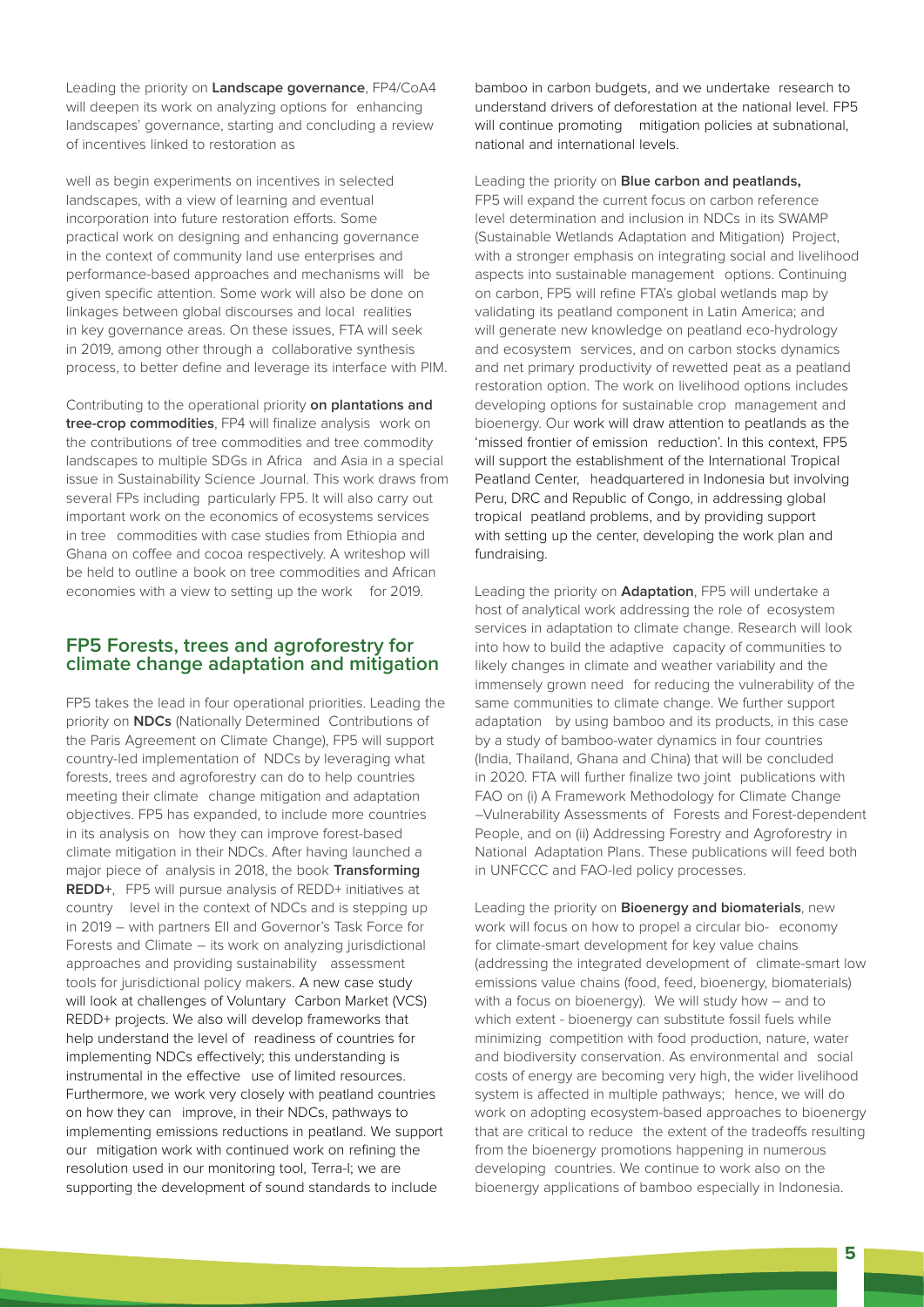#### **MELIA - Monitoring, Evaluation, Learning and Impact Assessment**

In 2019, **FTA's work on Monitoring, Evaluation, Learning and Impact Assessment (MELIA)** is focusing on evaluating and assessing (both ex-post and ex ante) FTA investments in restoration, to examine projects outcomes and longerterm programmatic impacts of past FTA investments in restoration work. This will include an outcome evaluation of FTA forest restoration project in Ethiopia, one ex-post impact assessment of the contribution of FTA agrobiodiversity research to forest restoration approaches. Also, MELIA will undertake two pieces of work which will enable it to make more strategic longer-term plans for evaluation and impact assessment work across the program: the review and update of FTA's Theory of change, and the set-up of a process to more systematically review and identify FTA innovations on which to focus ex-ante impact assessments. Finally, the cluster will support the FTA Management Support Unit (MSU) in the piloting and implementation of the CGIAR program performance management standards.

There is high demand from society, donors, research managers and researchers themselves for evaluation and evidence of development impact of research: the Independent Steering Committee (ISC) of FTA will host a workshop on impact assessment methods in the area of research on natural resources management, policies and institutions, to improve understanding on Conceptual models of NRM and policy research impact pathways, causality perspectives and evidence requirements. This will lead to recommendations for FTA as well as the broader community.

# **Gender**

In 2019, **FTA gender work** will consist both of activities for mainstreaming gender into FTA's operational priorities with a special emphasis on FTA's restoration work, as well as research focused specifically on gender relations (strategic gender research). Amongst the highlights: related to land restoration, FTA will undertake a series of gender assessments of land restoration options in different contexts, and a comparative analysis of gender outcomes of restoration initiatives across different regions, including a study on the links between gender equality and biodiversity outcomes under different restoration approaches. Supported by the CGIAR Collaborative Platform for Gender Research, FTA will begin a cross- country study on 'Strengthening the evidence base on Gender and generational dynamics in land restoration amid male out-migration'. Linked to its operational priority on NDCs, FTA will work on options to 'engender' climate finance to

promote social inclusion, with a case study in Indonesia. Finally, FTA's gender team will support FTA research teams in gender analysis and integration in proposal writing, such as on Horizon2020 and yearly BMZ calls, and will develop tools and knowledge products that help scientists address gender and youth dimensions. These will include a training module for project and country staff on gender and resilience or restoration, and an M&E framework for inclusion in the GEF **Integrated Approach Pilot** project.

## **3\_Financial Plan for the coming year, including use of W1/2**

The financial plan for FTA is 0.5m lower than in 2018, including the 15% stretch target of the CGIAR FINPLAN.

At the request of ISC, FTA has been implementing a contingency planning process in its POWB since 2017. As per this process, W1+2 and the related activities in the POWB are split into three tiers of decreasing probability of funding:

- Tier 1: extremely likely to be funded and disbursed to partners earlier in 2019 than Tier 2,
- Tier 2 : very likely to be funded, disbursed later in the year than Tier 1.
- Tier 3 : uncertain / unlikely to be funded, unless additional positive information is received from the System Management Office (SMO) in the course of the year.

At the beginning of 2019, FTA Partners are expected to initiate Tier 1 and Tier 2 activities (in some instances by pre-financing Tier 2 activities), but are advised not to initiate Tier 3 activities to avoid taking financial risks deemed unreasonably high.

The Tiers were scaled as follows

#### **FTA 2019 W1+2 contingency planning**

| Tier              | Amount (USD) | Corresponding to       |
|-------------------|--------------|------------------------|
| Tier1             | 4.300.000    | 25% of W1 + 100% of W2 |
| Tier 2            | 3.400.000    | 50% of W1              |
| Tier <sub>3</sub> | 1.700.000    | 25% of W1              |
| Total             | 9.400.000    | 2019 W1 + 2019 W2      |
|                   |              |                        |

The FTA POWB is both **priority-based and activity-based. FTA's POWB is priority based,** as it is prepared taking as entry point the operational priorities (Annex 1). **The POWB is activity based** in the sense that it describes the activities, and related W1-2 funding, necessary to implement each one of FTA's operational priorities.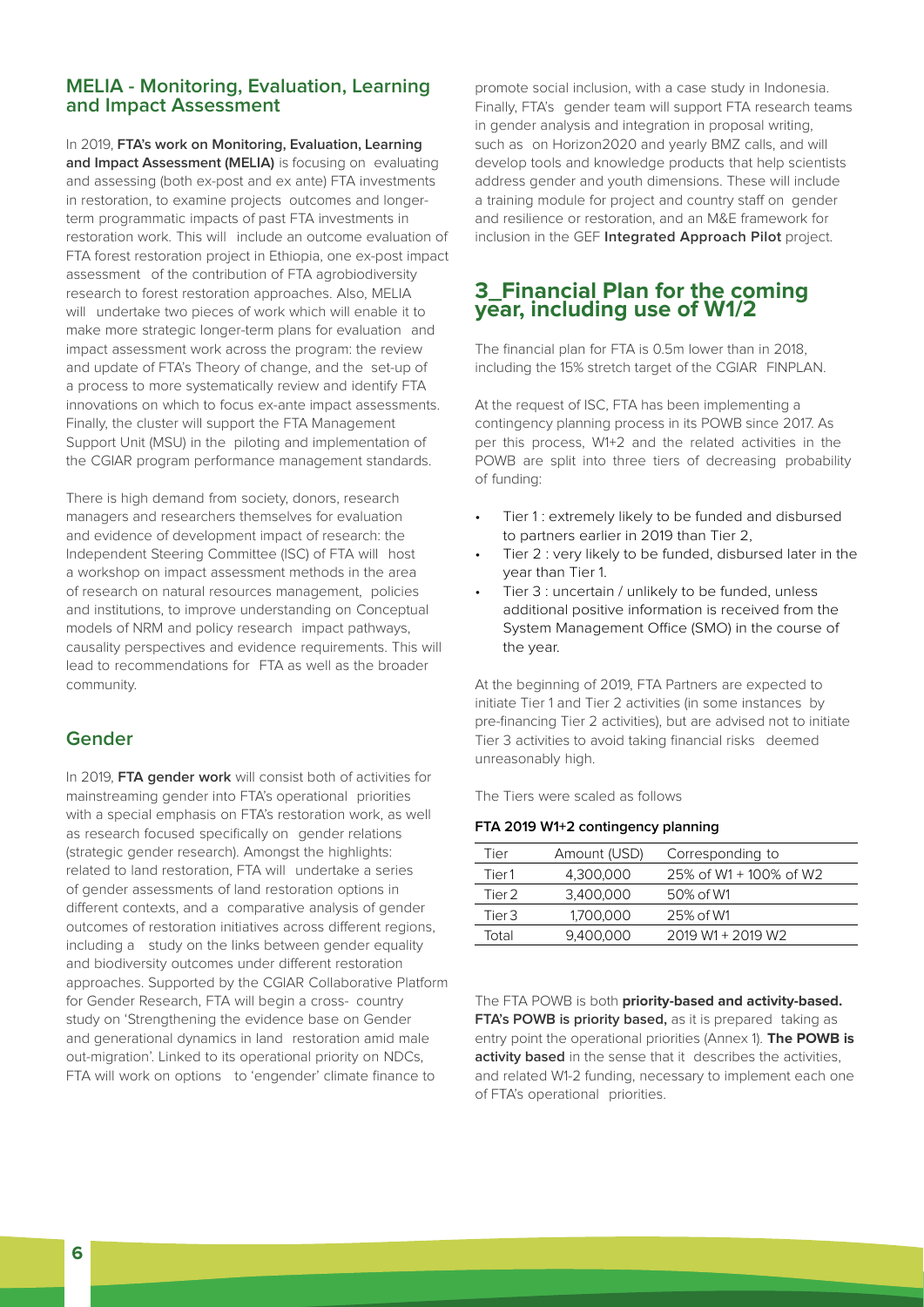|       | Table 2A. Planned Milestones                                                                |                                                                                                                                                                               |                                                                                                                      |                                                                             |                                                                                                   |                                                                                                                                                  |               |                           |                          |                                                                      |                                                                         |
|-------|---------------------------------------------------------------------------------------------|-------------------------------------------------------------------------------------------------------------------------------------------------------------------------------|----------------------------------------------------------------------------------------------------------------------|-----------------------------------------------------------------------------|---------------------------------------------------------------------------------------------------|--------------------------------------------------------------------------------------------------------------------------------------------------|---------------|---------------------------|--------------------------|----------------------------------------------------------------------|-------------------------------------------------------------------------|
| δ     | <b>C2</b>                                                                                   | Column <sub>3</sub>                                                                                                                                                           | Column 4                                                                                                             | IΩ<br>Column                                                                | Column 6                                                                                          | Column Column<br>7a                                                                                                                              | $\frac{1}{2}$ | Column<br>$\overline{7}c$ | Column<br>$\overline{z}$ | Column <sub>8</sub>                                                  | თ,<br>Column                                                            |
| 운     | Mapped to Sub-<br>$\overline{2}$                                                            | 2022 FP outcomes<br>(see Note 1)                                                                                                                                              | (see Note 2)<br>Milestone                                                                                            | drop down:<br>Identical to<br>Milestone<br>following<br>Indicate<br>of the  | (see note 3)<br>verification<br>Means of                                                          | <b>CGIAR Cross-Cutting Markers for</b><br>0=not targeted; 1=significant;<br>N/A = not applicable<br>the milestone<br>(see Note 4)<br>2=principal |               |                           |                          | to achieve<br>Assessme<br>milestone<br>nt of risk<br>(L/M/H)<br>that | from the list<br>high please<br>select the<br>main risk<br>medium/<br>ᇟ |
|       |                                                                                             |                                                                                                                                                                               |                                                                                                                      | Reworded/<br>rephrased<br>changed*)<br>proposal<br>proposal<br>from<br>new/ |                                                                                                   | gender<br>Įó                                                                                                                                     | youth<br>tor  | CapDev<br>Įó              | for CC                   | note 5)<br>(see                                                      | (Note 6)                                                                |
| 正     | conservation and<br>use of genetic<br>Sub-IDO 1.4.4<br>resources.<br>Increased              | monitoring methods, tools<br>and practices to mitigate<br>threats to valuable TGR,<br>and implement suitable<br>makers adopt effective<br>Managers and policy-                | practical guidelines<br>for their application<br>characterization<br>indicators with<br>methods and<br>User-friendly |                                                                             | elements in scaling<br>of 2019, Survey<br>development<br>Deliverables<br>of outcome<br>activities | $\overline{\phantom{0}}$                                                                                                                         | $\circ$       | $\overline{\phantom{0}}$  | $\overline{\phantom{0}}$ | ┙                                                                    |                                                                         |
|       | of habitats and<br>Sub-IDO 3.1.2<br>conservation<br>Enhanced<br>resources.                  | and the Global Strategy on<br>Forest Genetic Resources<br>Global Plan of Action for<br>in line with international<br>safeguarding strategies<br>initiatives, such as the      | <b>TGR</b> and associated<br>status and trends of<br>study applications.<br>threats, with case<br>in monitoring the  |                                                                             |                                                                                                   |                                                                                                                                                  |               |                           |                          |                                                                      |                                                                         |
|       | beneficiaries to<br>adopt research<br>Sub-IDO C.1.1<br>capacity of<br>Increased<br>outputs. | Cacao Genetic Resources<br>Conservation and Use of                                                                                                                            |                                                                                                                      |                                                                             |                                                                                                   |                                                                                                                                                  |               |                           |                          |                                                                      |                                                                         |
| <br>圧 | Sub-IDO 3.3.2<br>Sub-IDO 1.4.3<br>genetic gain.<br>Enhanced<br>Enhanced                     | partners adopt cost-effective<br>Agricultural and horticultural<br>research and development<br>domestication approaches<br>for priority tree species,<br>based on impacts and | consortia engaged in<br>tree domestication.<br>Public-private                                                        |                                                                             | elements in scaling<br>of 2019, Survey<br>development<br>Deliverables<br>of outcome<br>activities | $\circ$                                                                                                                                          | $\circ$       | $\overline{\phantom{0}}$  | $\overline{\phantom{0}}$ |                                                                      |                                                                         |
|       | adaptive capacity<br>agricultural policy<br>to climate risks.<br>Sub-IDO C.1.3<br>Conducive | smallholder breeders' rights<br>maximizing efficiency, and<br>involved in intensification,<br>while paying attention to<br>considering trade-offs                             |                                                                                                                      |                                                                             |                                                                                                   |                                                                                                                                                  |               |                           |                          |                                                                      |                                                                         |
|       | environment.                                                                                |                                                                                                                                                                               |                                                                                                                      |                                                                             |                                                                                                   |                                                                                                                                                  |               |                           |                          |                                                                      | Continued to next page                                                  |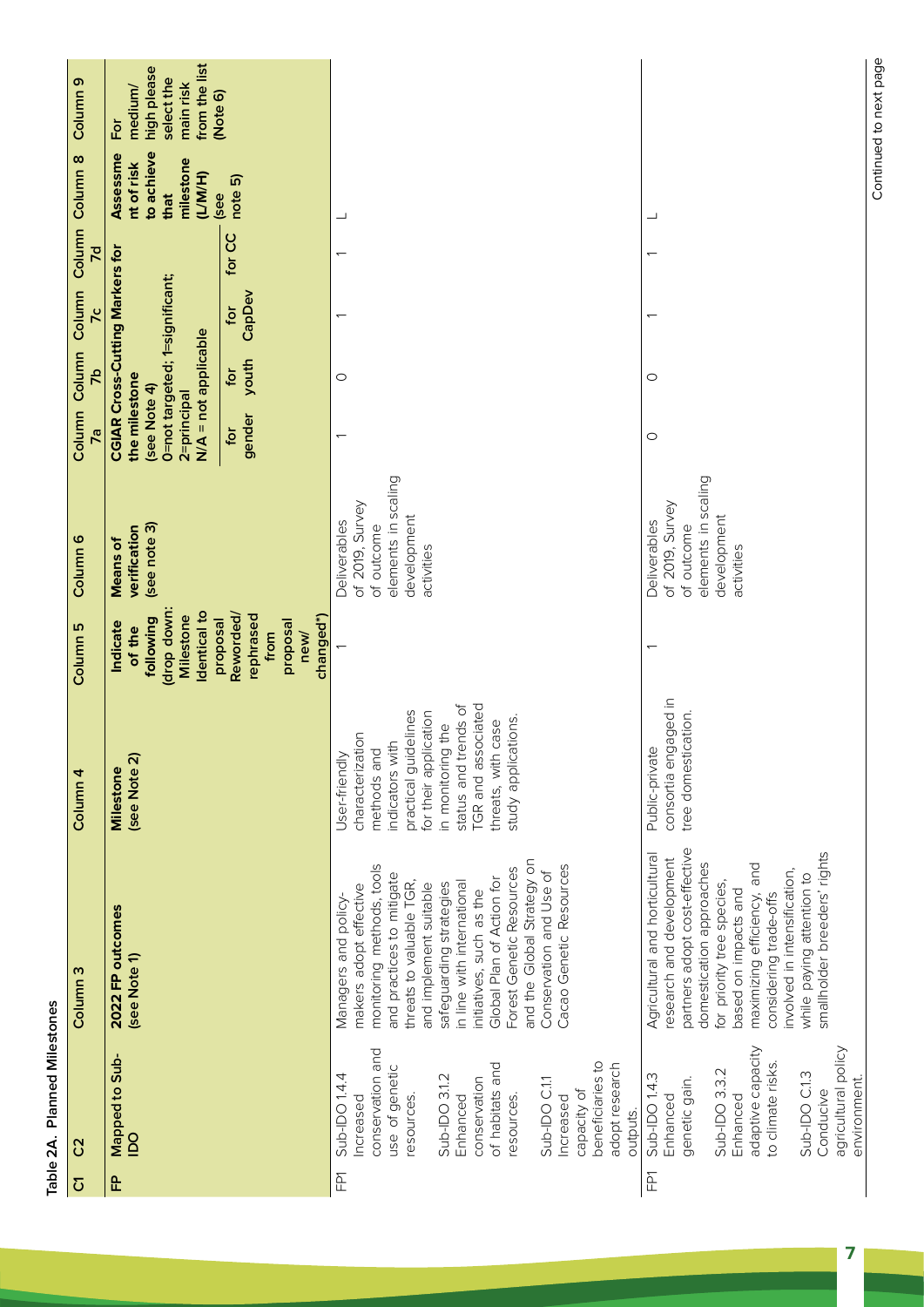| ┙<br>$\overline{\mathcal{E}}$<br>$\overline{ }$<br>$\overline{\phantom{0}}$<br>$\overline{7}c$<br>$\overline{\phantom{0}}$<br>$\overline{ }$<br><b>7b</b><br>$\sim$<br>7a<br>$\mathbb N$<br>Final report of Value<br>Security project and<br>outcome elements<br>Platforms for Food<br>WAFFI project and<br>Africa project and<br>Annual reports of<br>hub project, IFAD<br>Chain Innovation<br>GEF IAP regional<br>2019, Survey of<br>Deliverables of<br>EU Regreening<br>their websites<br>development<br>its website.<br>in scaling<br>activities<br>$\overline{\phantom{0}}$<br>landscape impacts in<br>schemes) developed<br>African<br>at least<br>Negotiation support<br>analysis of different<br>decisions with local<br>farm level land use<br>(e.g. accreditation<br>establishing value<br>I and<br>service provision<br>quality standards<br>the management<br>chain innovation<br>tools influencing<br>the germplasm<br>production and<br>delivery sector.<br>approaches to<br>and promoted<br>of ecosystem<br>bridging field<br>at least three<br>Comparative<br>platforms for<br>Appropriate<br>to actors in<br>countries<br>approaches, with attention to<br>appropriate international and<br>effective and equitable tree-<br>ha. This outcome integrates<br>high-quality site-appropriate<br>private partners adopt cost-<br>contributing a 25% increase<br>people and more equitable<br>Improved food security and<br>in income for over 5 million<br>national policies governing<br>agreements and using the<br>most appropriate decision<br>equitable management of<br>research clusters through<br>and more productive and<br>natural resources over an<br>area of at least 50 million<br>planting material delivery<br>some outputs from other<br>tree-planting material to<br>for 100 million people in<br>smallholder households<br>support tools, to supply<br>ivelihood opportunities<br>management of natural<br>smallholders and other<br>extension services and<br>opportunities involving<br>timber, fruit and NTFPs<br>National governments,<br>resources including a<br>material transfer/use<br>Improved livelihood<br>their scaling.<br>growers<br>natural resources<br>partner research<br>diverse, nutrient-<br>management of<br>climate change<br>productive and<br>1.3.2 Increased<br>1.3.2 Increased<br>2.1.2 Increased<br>More efficient<br>and equitable<br>Sub-IDO 1.3.4<br>Sub-IDO A.1.3<br>organizations<br>use of inputs.<br>development<br>opportunities<br>opportunities<br>of impacts of<br>and targeted<br>Sub-IDO D.1.1<br>technology<br>forecasting<br>institutional<br>capacity of<br>productive<br>Enhanced<br>access to<br>3.2.1 More<br>3.2.1 More<br>livelihood<br>livelihood<br>Improved<br>equitable<br>rich food<br>FP <sub>2</sub><br>FP <sub>2</sub><br>正<br>$\overline{O}$ | Table 2A. Continued |                     |          |             |                     |        |        |        |        |                    |                    |
|------------------------------------------------------------------------------------------------------------------------------------------------------------------------------------------------------------------------------------------------------------------------------------------------------------------------------------------------------------------------------------------------------------------------------------------------------------------------------------------------------------------------------------------------------------------------------------------------------------------------------------------------------------------------------------------------------------------------------------------------------------------------------------------------------------------------------------------------------------------------------------------------------------------------------------------------------------------------------------------------------------------------------------------------------------------------------------------------------------------------------------------------------------------------------------------------------------------------------------------------------------------------------------------------------------------------------------------------------------------------------------------------------------------------------------------------------------------------------------------------------------------------------------------------------------------------------------------------------------------------------------------------------------------------------------------------------------------------------------------------------------------------------------------------------------------------------------------------------------------------------------------------------------------------------------------------------------------------------------------------------------------------------------------------------------------------------------------------------------------------------------------------------------------------------------------------------------------------------------------------------------------------------------------------------------------------------------------------------------------------------------------------------------------------------------------------------------------------------------------------------------------------------------------------------------------------------------------------------------------------------------------------------------------------------------------------------------------------------------------------------------------------------------------------------------------------------------------|---------------------|---------------------|----------|-------------|---------------------|--------|--------|--------|--------|--------------------|--------------------|
|                                                                                                                                                                                                                                                                                                                                                                                                                                                                                                                                                                                                                                                                                                                                                                                                                                                                                                                                                                                                                                                                                                                                                                                                                                                                                                                                                                                                                                                                                                                                                                                                                                                                                                                                                                                                                                                                                                                                                                                                                                                                                                                                                                                                                                                                                                                                                                                                                                                                                                                                                                                                                                                                                                                                                                                                                                          | ပ္ပ                 | Column <sub>3</sub> | Column 4 | m<br>Column | Column <sub>6</sub> | Column | Column | Column | Column | $\infty$<br>Column | <u>၈</u><br>Column |
|                                                                                                                                                                                                                                                                                                                                                                                                                                                                                                                                                                                                                                                                                                                                                                                                                                                                                                                                                                                                                                                                                                                                                                                                                                                                                                                                                                                                                                                                                                                                                                                                                                                                                                                                                                                                                                                                                                                                                                                                                                                                                                                                                                                                                                                                                                                                                                                                                                                                                                                                                                                                                                                                                                                                                                                                                                          |                     |                     |          |             |                     |        |        |        |        |                    |                    |
|                                                                                                                                                                                                                                                                                                                                                                                                                                                                                                                                                                                                                                                                                                                                                                                                                                                                                                                                                                                                                                                                                                                                                                                                                                                                                                                                                                                                                                                                                                                                                                                                                                                                                                                                                                                                                                                                                                                                                                                                                                                                                                                                                                                                                                                                                                                                                                                                                                                                                                                                                                                                                                                                                                                                                                                                                                          |                     |                     |          |             |                     |        |        |        |        |                    |                    |
|                                                                                                                                                                                                                                                                                                                                                                                                                                                                                                                                                                                                                                                                                                                                                                                                                                                                                                                                                                                                                                                                                                                                                                                                                                                                                                                                                                                                                                                                                                                                                                                                                                                                                                                                                                                                                                                                                                                                                                                                                                                                                                                                                                                                                                                                                                                                                                                                                                                                                                                                                                                                                                                                                                                                                                                                                                          |                     |                     |          |             |                     |        |        |        |        |                    |                    |
|                                                                                                                                                                                                                                                                                                                                                                                                                                                                                                                                                                                                                                                                                                                                                                                                                                                                                                                                                                                                                                                                                                                                                                                                                                                                                                                                                                                                                                                                                                                                                                                                                                                                                                                                                                                                                                                                                                                                                                                                                                                                                                                                                                                                                                                                                                                                                                                                                                                                                                                                                                                                                                                                                                                                                                                                                                          |                     |                     |          |             |                     |        |        |        |        |                    |                    |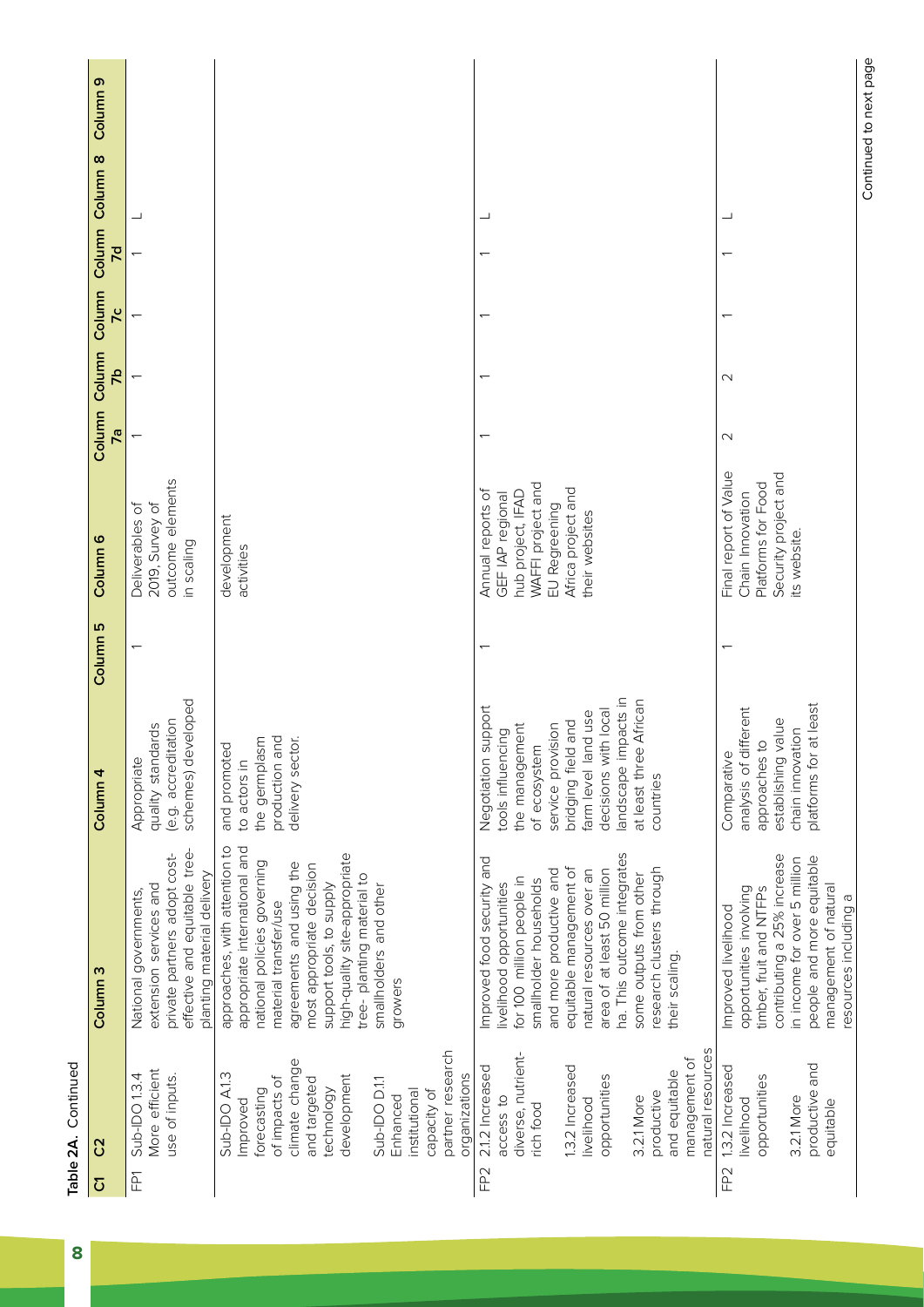| Table 2A. Continued                                                                                               |                                                                                                  |                                                                                                                                                                                                                                                                                                                                                                                                                                |                                                                                                                                        |                     |                                                                                                                                                                                                                               |                          |                     |                           |                                   |                        |
|-------------------------------------------------------------------------------------------------------------------|--------------------------------------------------------------------------------------------------|--------------------------------------------------------------------------------------------------------------------------------------------------------------------------------------------------------------------------------------------------------------------------------------------------------------------------------------------------------------------------------------------------------------------------------|----------------------------------------------------------------------------------------------------------------------------------------|---------------------|-------------------------------------------------------------------------------------------------------------------------------------------------------------------------------------------------------------------------------|--------------------------|---------------------|---------------------------|-----------------------------------|------------------------|
| ပ္ပ<br>δ                                                                                                          |                                                                                                  | Column <sub>3</sub>                                                                                                                                                                                                                                                                                                                                                                                                            | Column 4                                                                                                                               | Column <sub>5</sub> | Column <sub>6</sub>                                                                                                                                                                                                           | Column<br>7a             | Column<br><b>26</b> | Column<br>$\overline{7}c$ | Column Column 8<br>$\overline{z}$ | Column <sub>9</sub>    |
|                                                                                                                   | natural resources<br>management of                                                               | substantive representation of<br>women in community forest<br>management and utilization<br>25% increase in women's<br>participation in decisions<br>involving tree and forest<br>management institutions<br>and improvement in                                                                                                                                                                                                | 크.<br>two countries<br>Africa                                                                                                          |                     |                                                                                                                                                                                                                               |                          |                     |                           |                                   |                        |
| opportunities<br>diversified in<br>livelihood<br>systems<br>FP <sub>2</sub>                                       | ways that protect<br>3.2.2 Agricultural<br>soils and water<br>intensified and<br>1.3.2 Increased | production systems covering<br>opportunities for 20 million<br>5 million ha and improving<br>producer households.<br>people in smallholder<br>Diversified tree-crop<br>diets and livelihood                                                                                                                                                                                                                                    | options for oilpalm,<br>coffee and cocoa<br>and<br>contexts in Asia,<br>across different<br>Diversification<br>Latin America<br>Africa | $\mathbf 2$         | proposal document.<br>project, AFD coffee<br>project in Laos and<br>Board summarized<br>to Vietnam Coffee<br>project, Mars V4C<br>of Natura oilpalm<br>advice provided<br>in ACIAR invited<br>Annual reports<br>Co-ordination | $\overline{\phantom{0}}$ |                     | $\sim$                    | $\sim$                            |                        |
| opportunities<br>degradation<br>and forest<br>enterprise<br>access to<br>rich food<br>reversed<br>FP <sub>2</sub> | diverse, nutrient-<br>3.1.1 Land, water<br>1.3.1 Diversified<br>2.1.2 Increased<br>minimized and | the resilience of smallholder<br>reducing and reversing land<br>degradation and increasing<br>through closing yield gaps<br>well as intensifying system<br>contributing to production,<br>diverse, nutrient rich food<br>maintaining soil health as<br>interactions (fodder and<br>systems improving and<br>by trees in agricultural<br>firewood) and directly<br>for 20 million people<br>Increased access to<br>livelihoods. | system intensification<br>Simulation models of<br>production systems<br>impacts of trees on<br>of smallholde                           |                     | Trees4FoodSecurity<br>Dryland Restoration<br>websites of ACIAR<br>and associated<br>Annual reports<br>and IFAD/EU<br>projects                                                                                                 | $\sim$                   |                     | $\overline{\phantom{0}}$  | ↽                                 |                        |
| degradation<br>and forest<br>reversed<br>FP <sub>2</sub>                                                          | 3.1.1 Land, water<br>minimized and                                                               | husbandry on over 15 million<br>contributing to reducing and<br>ha and 1 million animals and<br>reversing land degradation<br>through improved pasture<br>management and animal<br>Reducing yield gaps<br>on over 5 million ha                                                                                                                                                                                                 | systems<br>across<br>different contexts in<br>Central America<br>climate smart<br>development<br>silvopastoral<br>Options for          | $\mathbf 2$         | deliverable in FTA<br>Specific report as<br><b>POWB</b>                                                                                                                                                                       | $\circ$                  | $\circ$             | $\overline{\phantom{0}}$  | ᆜ<br>$\mathbf 2$                  |                        |
|                                                                                                                   |                                                                                                  |                                                                                                                                                                                                                                                                                                                                                                                                                                |                                                                                                                                        |                     |                                                                                                                                                                                                                               |                          |                     |                           |                                   | Continued to next page |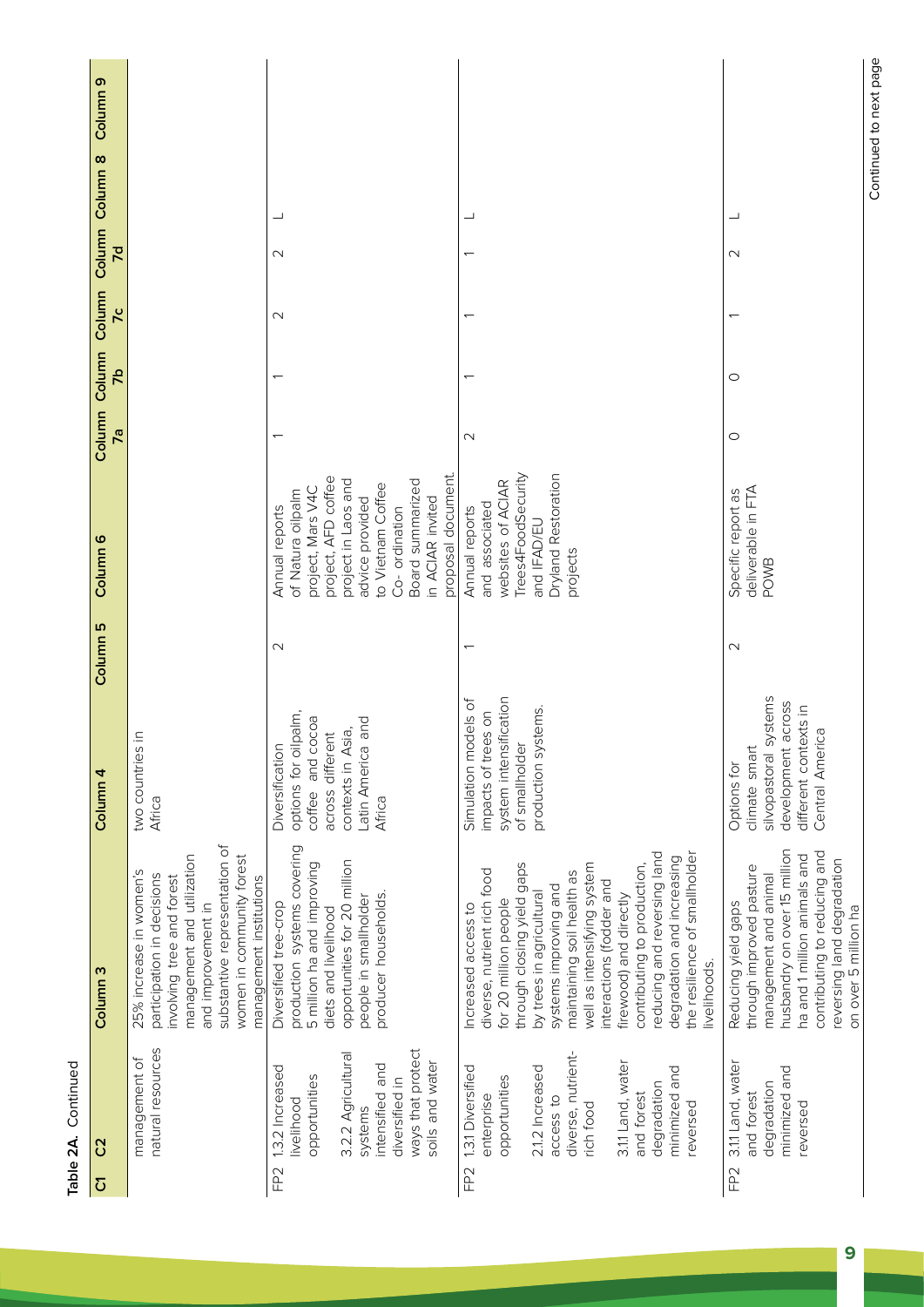| í |  |
|---|--|
| ٦ |  |

**10**

| Column <sub>9</sub> | maintaining<br>interests in<br>the status<br>political<br>Vested<br>quo                                                                                                                                                                                                                    | Stakeholder<br>willingness<br>acknowled<br>(platforms')<br>lack of<br>$\overline{c}$                                                                                                              | those easily<br>measurable<br>ge adverse<br>impacts<br>beyond<br>through<br>internal<br>M&E                                                          | smallholder<br>about risks<br>concern by<br>associated<br>Continued<br>financiers<br>financing<br>with                                                                                                                                                                   |
|---------------------|--------------------------------------------------------------------------------------------------------------------------------------------------------------------------------------------------------------------------------------------------------------------------------------------|---------------------------------------------------------------------------------------------------------------------------------------------------------------------------------------------------|------------------------------------------------------------------------------------------------------------------------------------------------------|--------------------------------------------------------------------------------------------------------------------------------------------------------------------------------------------------------------------------------------------------------------------------|
| Column Column 8     | Σ                                                                                                                                                                                                                                                                                          | Σ                                                                                                                                                                                                 |                                                                                                                                                      | Σ                                                                                                                                                                                                                                                                        |
|                     | R<br>$\sim$                                                                                                                                                                                                                                                                                |                                                                                                                                                                                                   |                                                                                                                                                      |                                                                                                                                                                                                                                                                          |
| Column              | $\overline{7}c$                                                                                                                                                                                                                                                                            |                                                                                                                                                                                                   |                                                                                                                                                      |                                                                                                                                                                                                                                                                          |
| Column              | <b>d</b>                                                                                                                                                                                                                                                                                   |                                                                                                                                                                                                   |                                                                                                                                                      |                                                                                                                                                                                                                                                                          |
| Column              | 7a                                                                                                                                                                                                                                                                                         |                                                                                                                                                                                                   |                                                                                                                                                      |                                                                                                                                                                                                                                                                          |
| Column 6            | available through<br>products publicly<br>engagement<br>Stakeholder<br>institutional<br>Knowledge<br>websites<br>reports                                                                                                                                                                   | available through<br>products publicly<br>institutional<br>Knowledge<br>websites                                                                                                                  | engagement<br>Stakeholder<br>reports                                                                                                                 | available through<br>products publicly<br>engagement<br>Stakeholder<br>Knowledge<br>institutional<br>websites<br>reports                                                                                                                                                 |
| Column <sub>5</sub> | $\mathbf 2$                                                                                                                                                                                                                                                                                | $\mathbb N$                                                                                                                                                                                       |                                                                                                                                                      |                                                                                                                                                                                                                                                                          |
| Column <sub>4</sub> | and engagements on<br>knowledge products<br>innovative solutions<br>business processes<br>incentive structures,<br>through changes in<br>management, and<br>gaps to improving<br>and<br>social outcomes<br>implementation<br>for addressing<br>sustainability<br>supply chain<br>Completed | knowledge products<br>and obstacles faced<br>operational barriers<br>and engagements<br>institutional and<br>on overcoming<br>Completed                                                           | chains in at least four<br>high-value tree crops<br>their operations and<br>smallholders into<br>respective value<br>by businesses<br>in integrating | recommendations for<br>moving forward in at<br>least three countries<br>timber and tree-crop<br>explicitly integrate<br>with emphasis on<br>potential to more<br>and<br>with cases and<br>ESG finance to<br>analysis of the<br>SMEs finance<br>smallholders<br>Completed |
| Column <sub>3</sub> | commodity supply in at least<br>adopt effective governance<br>arrangements, mechanisms<br>3 major producer countries<br>sustainable and inclusive<br>Public and private actors<br>and tools for ensuring                                                                                   | implement business models<br>environmentally sustainable<br>20 businesses and service<br>5 business platforms and<br>economically viable and<br>that are more inclusive,<br>providers develop and |                                                                                                                                                      | service providers lending to<br>timber, tree and agricultural<br>integrate smallholders and<br>crops adopt ESG criteria<br>and increase in 25% the<br>At least 30% of financial<br>ending to models that<br>SMEs                                                         |
| ပ္ပ                 | equitable control<br>1.3.1 Diversified<br>of productive<br>opportunities<br>b.1.1 Gender<br>assets and<br>enterprise<br>resources                                                                                                                                                          | equitable control<br>market barriers<br>1.2.2 Reduce<br>b.1.1 Gender<br>$\sigma$                                                                                                                  | productive assets<br>and resources                                                                                                                   | equitable control<br>market barriers<br>of productive<br>1.2.2 Reduce<br>b.1.1 Gender<br>assets and<br>resources                                                                                                                                                         |
| δ                   | FP3                                                                                                                                                                                                                                                                                        | FP3                                                                                                                                                                                               |                                                                                                                                                      | FP3                                                                                                                                                                                                                                                                      |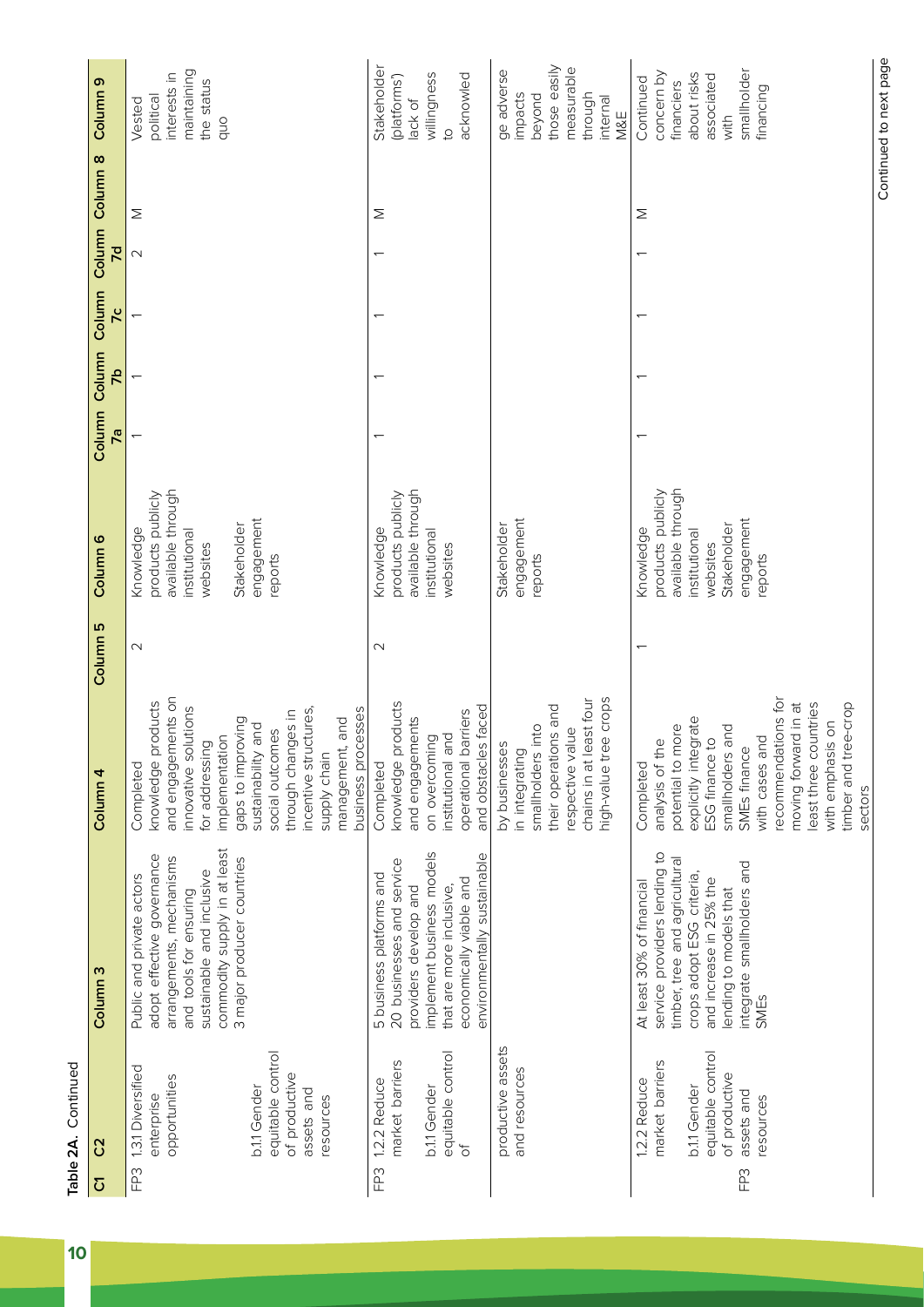|   | : |
|---|---|
| ĵ |   |

| δ   |                                                                                                                                         |                                                                                                                                                                                                                                                                                                                                     |                                                                                                                                                                                                                                                                                    |                     |                                                                                                                                                                                                                       |                     |           |                   |                  |                 |                        |
|-----|-----------------------------------------------------------------------------------------------------------------------------------------|-------------------------------------------------------------------------------------------------------------------------------------------------------------------------------------------------------------------------------------------------------------------------------------------------------------------------------------|------------------------------------------------------------------------------------------------------------------------------------------------------------------------------------------------------------------------------------------------------------------------------------|---------------------|-----------------------------------------------------------------------------------------------------------------------------------------------------------------------------------------------------------------------|---------------------|-----------|-------------------|------------------|-----------------|------------------------|
|     | ပ္ပ                                                                                                                                     | Column <sub>3</sub>                                                                                                                                                                                                                                                                                                                 | Column <sub>4</sub>                                                                                                                                                                                                                                                                | Column <sub>5</sub> | Column <sub>6</sub>                                                                                                                                                                                                   | Column Column<br>7a | <b>Ph</b> | Column<br>7c      | $\overline{7}$ d | Column Column 8 | Column <sub>9</sub>    |
| FP4 | 3.1.1 Land, water<br>minimized and<br>degradation<br>and forest<br>reversed                                                             | restoration, conservation and<br>countries use contextualized<br>development goals through<br>achievement of sustainable<br>guide transitions to integral<br>management of landscape<br>(Sub)national governance<br>theories of change to<br>systems in at least 10<br>multi-                                                       | portfolio approach to<br>sentinel landscapes<br>based on Phase<br>validated. This is<br>work on sentinel<br>developed and<br>Framework for                                                                                                                                         | S                   | sentinel landscapes<br>synthesis report for<br>Lessons learnt and<br>Framework<br>document.<br>phase I.                                                                                                               |                     | $\circ$   | $\mathbf{\Omega}$ |                  | ┙               | $\mathsf I$            |
|     | agricultural policy<br>C.1.3 Conducive<br>environment                                                                                   | functionality, using similarity<br>domains based on patterns<br>landscapes understood on<br>space and time in sentinel<br>and tree cover change in<br>the basis of 'drivers' that<br>operate at larger scales<br>and intensities of forest                                                                                          | landscapes                                                                                                                                                                                                                                                                         |                     |                                                                                                                                                                                                                       |                     |           |                   |                  |                 |                        |
| FP4 | 3.1.1 Land, water<br>minimized and<br>degradation<br>and forest<br>reversed                                                             | biodiversity, full hydrological<br>use quantified and valued<br>inhabited by 70 M people<br>services analyzed across<br>Sub national governance<br>knowledge domains and<br>available for policy-level<br>synthesis and planning.<br>covering 100 M ha and<br>systems in landscapes<br>functions of FT&A for<br>cycle and ecosystem | forest and tree cover<br>scales to changes in<br>debate<br>ecosystem services<br>that relate human<br>and social capital<br>Valuation studies<br>as indicators of<br>as contributions<br>in local context,<br>benefits across<br>to national and<br>international<br>(incl. IPBES) |                     | of studies, on FT&A<br>ecosystem services<br>documents such as<br>at multiple scales.<br>Online availability<br>global synthesis<br>PBES and IPCC<br>FTA results in<br>Reference to                                   | $\sim$              |           |                   | $\sim$           |                 |                        |
| FP4 | access to diverse<br>diverse nutrient-<br>2.1.2 Increased<br>2.1.1 Increased<br>availability of<br>nutrient-rich<br>rich foods<br>foods | as contributions to balanced<br>cover in mosaic landscapes<br>recognized and enhanced<br>availability, and access to,<br>diets through Increase of<br>Diverse diets from tree                                                                                                                                                       | amount of collected<br>including wild fruits,<br>Increased on-farm<br>production of a<br>diversity of fruits,<br>nuts, vegetables<br>wild resources<br>and increased<br>and legumes,<br>landscapes:<br>In at least 5<br>vegetables,                                                |                     | comparators/counte<br>rfactuals 2) Website<br>reports, typologies,<br>subnational scale<br>FTA, with explicit<br>1) National SDG<br>databases and<br>availability of<br>for countries<br>targeted by<br>statistics at |                     | $\circ$   |                   |                  |                 |                        |
|     |                                                                                                                                         |                                                                                                                                                                                                                                                                                                                                     |                                                                                                                                                                                                                                                                                    |                     |                                                                                                                                                                                                                       |                     |           |                   |                  |                 | Continued to next page |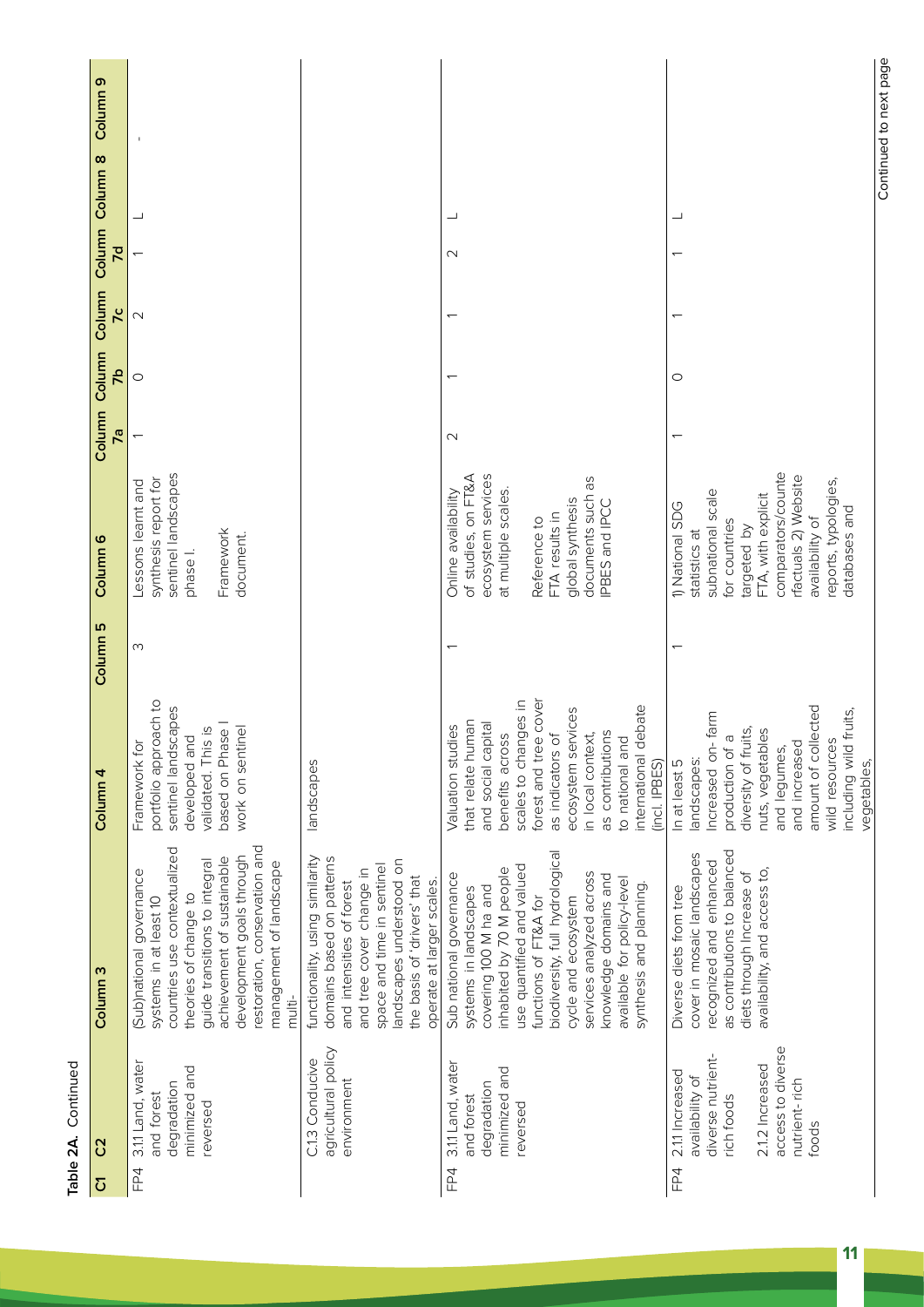| Column <sub>9</sub><br>Column Column 8<br>$\overline{R}$<br>Column<br>7c                                               |                                                                                                                             |
|------------------------------------------------------------------------------------------------------------------------|-----------------------------------------------------------------------------------------------------------------------------|
|                                                                                                                        |                                                                                                                             |
|                                                                                                                        |                                                                                                                             |
|                                                                                                                        |                                                                                                                             |
| use 3) Recognition<br>in high-level policy<br>and documented<br>evidence of their<br>diagnostic tools,<br>documents of | landscape diversity<br>nutrition (against a<br>baseline of virtual<br>zero before 2015)<br>the relevance of<br>for balanced |
|                                                                                                                        |                                                                                                                             |
| insects<br>mushrooms,<br>bush meat,                                                                                    | forests<br>and fish from                                                                                                    |
| cultivated food products<br>nutrient-rich wild and                                                                     | from these landscapes (10<br>sentinel landscapes 10 M<br>people).                                                           |
| equitable control<br>b.1.1 Gender                                                                                      | of productive<br>assets and<br>resources                                                                                    |

**Table 2A.** Continued

Table 2A. Continued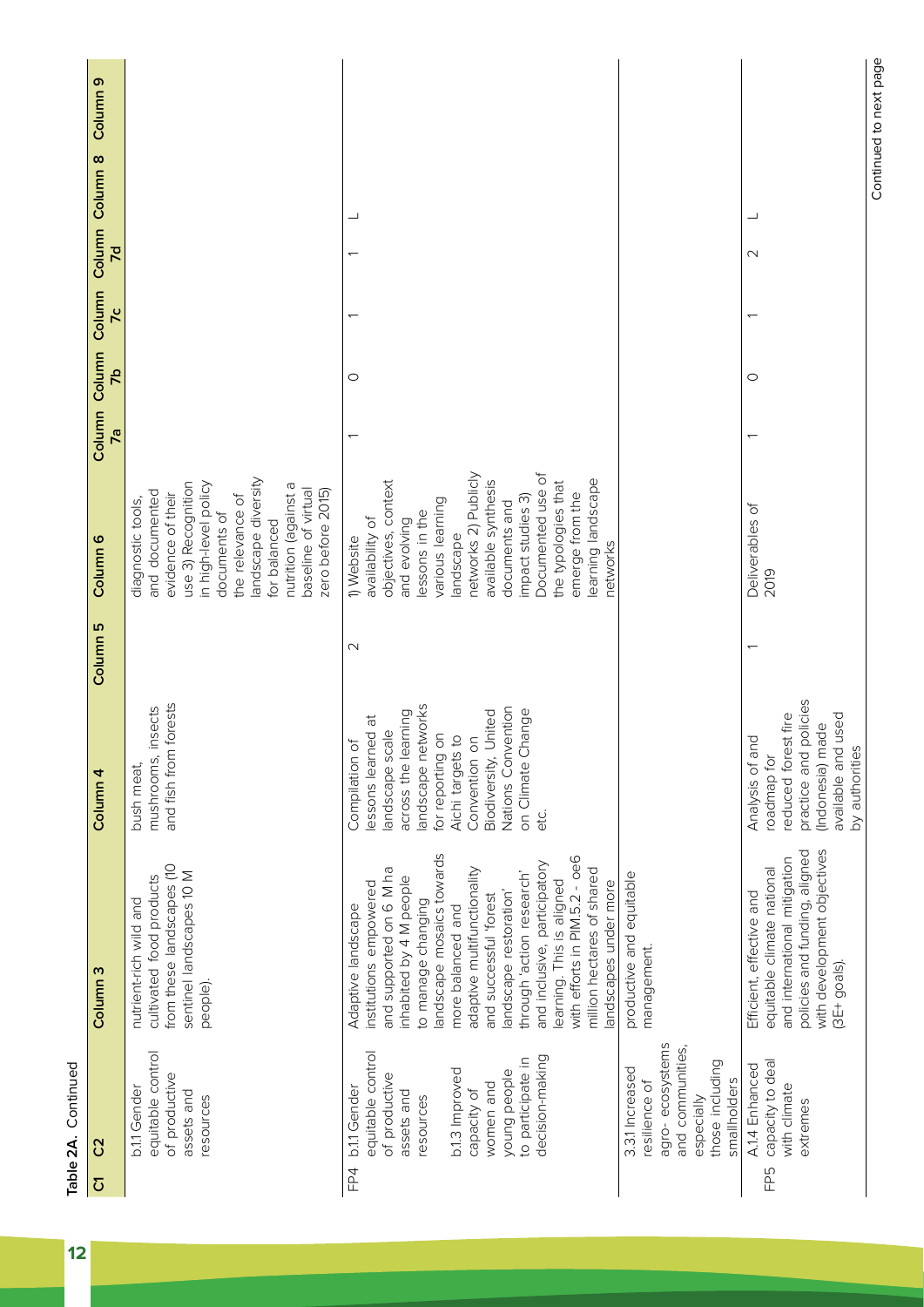Table 2A. Continued **Table 2A.** Continued

| Column Column Column Column Column 8 Column 9 |                                                                                                                                                            |                                                                                                                  |                                                                                                     |                                                                                                                                            |
|-----------------------------------------------|------------------------------------------------------------------------------------------------------------------------------------------------------------|------------------------------------------------------------------------------------------------------------------|-----------------------------------------------------------------------------------------------------|--------------------------------------------------------------------------------------------------------------------------------------------|
| $\overline{\mathsf{K}}$                       | $\sim$                                                                                                                                                     | $\overline{\mathsf{C}}$                                                                                          |                                                                                                     | $\overline{\mathsf{C}}$                                                                                                                    |
| $\overline{7}c$                               |                                                                                                                                                            |                                                                                                                  |                                                                                                     |                                                                                                                                            |
| $\frac{1}{2}$                                 | $\circ$                                                                                                                                                    | $\circ$                                                                                                          |                                                                                                     | C                                                                                                                                          |
| 7a                                            |                                                                                                                                                            |                                                                                                                  |                                                                                                     |                                                                                                                                            |
| Column 6                                      | Deliverables of<br>2019                                                                                                                                    | Deliverables of<br>2019                                                                                          |                                                                                                     | Deliverables of<br>2019                                                                                                                    |
| Column 5                                      |                                                                                                                                                            |                                                                                                                  |                                                                                                     |                                                                                                                                            |
| Column <sub>4</sub>                           | Ecosystem-based<br>options that raise<br>adaptive capacity<br>(EDA)<br>of social groups<br>ses:<br>identified and<br>applied in c<br>adaptation<br>studies | Spatially explicit<br>production on<br>assessments<br>of bioenergy<br>of potential                               | in climate-smart land<br>available and used<br>biofuel production<br>degraded land<br>allocation to | measure<br>change and used by<br>benefits<br>Innovative methods<br>causal<br>available to<br>non-carbon<br>and identify<br>countries       |
| Column <sub>3</sub>                           | including joint mitigation and<br>policy and practice in place<br>Risk-assessed ecosystem-<br>adaptation approaches.<br>based adaptation (EbA)             | practice integrated more<br>visibly in the intervention<br>production policy and<br>Food and bioenergy<br>areas. |                                                                                                     | implemented following good<br>Performance assessment of<br>policy and practice widely<br>mitigation and adaptation<br>evaluation practice. |
| C <sub>2</sub>                                | FP5 A.11 Reduced net<br>forms of land use<br>forests and other<br>from agriculture,<br>GHG emissions                                                       | FP5 A.11 Reduced net<br>from agriculture,<br>GHG emissions<br>forests                                            | and other forms<br>of land use                                                                      | forms of land use<br>forests and other<br>FP5 A.1.1 Reduced net<br>from agriculture,<br>GHG emissions                                      |
| Σ                                             |                                                                                                                                                            |                                                                                                                  |                                                                                                     |                                                                                                                                            |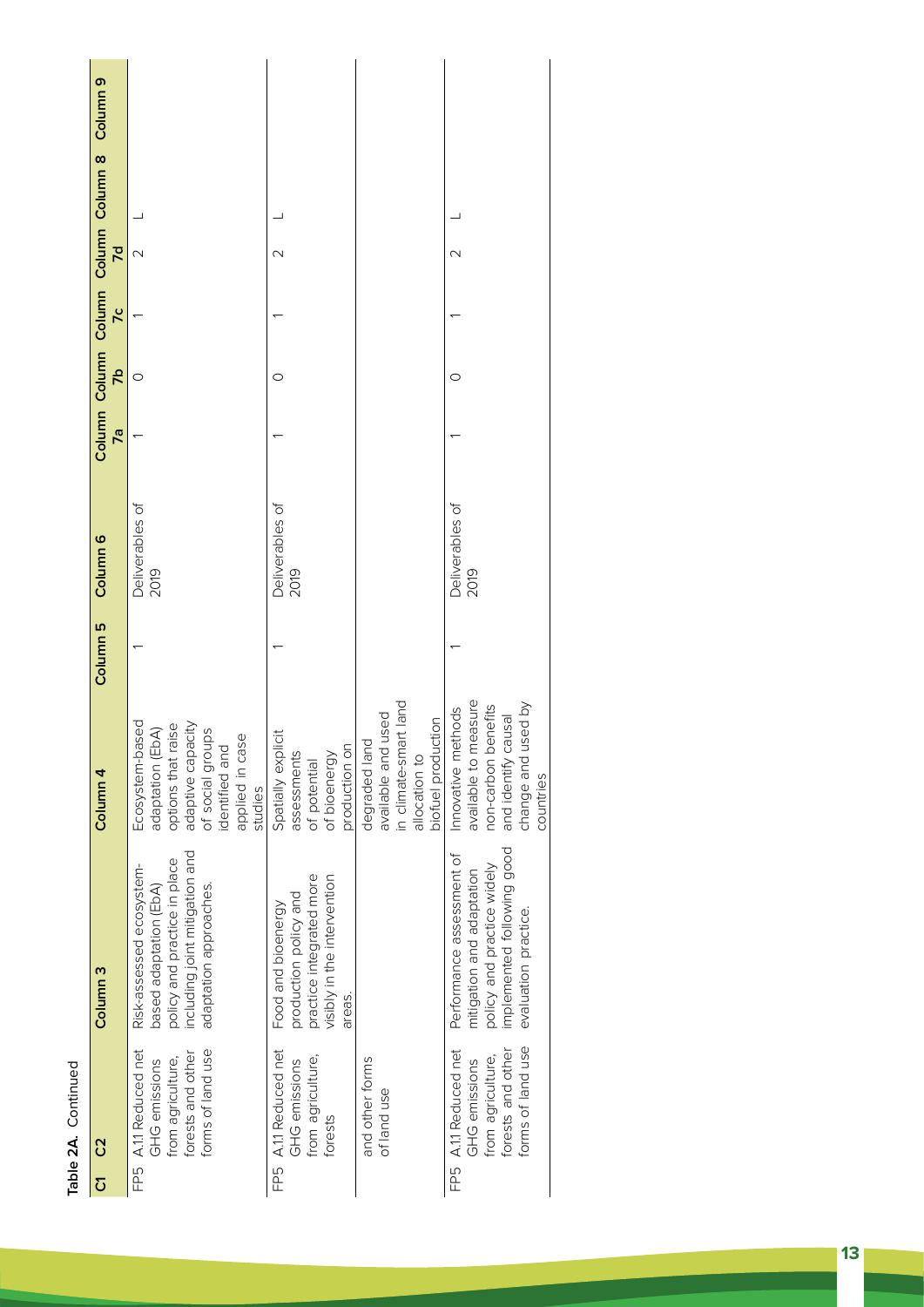| <b>CRP</b> | FP (if not<br>overall CRP) | <b>Status (drop</b><br>down menu:<br>ongoing, new) | Planned studies/learning exercises in<br>the coming year (examples only)                                                                                                            | Geographic scope<br>(specify country or<br>region if relevant) | Who is<br>commissioning<br>this study |
|------------|----------------------------|----------------------------------------------------|-------------------------------------------------------------------------------------------------------------------------------------------------------------------------------------|----------------------------------------------------------------|---------------------------------------|
| FTA        | FP1                        | new                                                | Ex-post evaluation of the contribution of<br>FTA agrobiodiversity research to forest<br>restoration approaches                                                                      | Burkina Faso                                                   | Bioversity                            |
| <b>FTA</b> | FP <sub>2</sub>            | new                                                | Ex-post outcome evaluation of FTA forest Ethiopia<br>restoration project in Ethiopia                                                                                                |                                                                | <b>ICRAF</b>                          |
| <b>FTA</b> | CapDev                     | new                                                | Forest Fellowship Evaluation                                                                                                                                                        | Indonesia                                                      | <b>CIFOR</b>                          |
| <b>FTA</b> | FP3                        | new                                                | Evaluation of CIFOR's contribution to<br>sustainable oilpalm governance in<br>Indonesia                                                                                             | Indonesia                                                      | <b>CIFOR</b>                          |
| <b>FTA</b> | FP1, 4                     |                                                    | Valuing diversity for resilient forest<br>landscape restoration                                                                                                                     | Gloabl                                                         | Bioversity                            |
| FTA        | FP3                        | new                                                | Evaluation of the social and<br>environmental performance of at least<br>12 smallholder inclusive business models                                                                   | Peru, Ghana, Tanzania, CIFOR<br>Indonesia                      |                                       |
| FTA        | FP3                        | new                                                | Evaluation of the social and<br>environmental performance of at least<br>6 jurisdictional approaches to zero<br>deforestation                                                       | Peru, Colombia,<br>Ghana, Indonesia,<br>Malaysia and Brazil    | <b>CIFOR</b>                          |
| <b>FTA</b> | FP <sub>2</sub>            | ongoing                                            | Evaluating the effectiveness of<br>alternative approaches for scaling up<br>improved shrub fodder feeding practices<br>among small-holder farmers in Uganda                         | Global                                                         | <b>ICRAF</b>                          |
| <b>FTA</b> | FP <sub>2</sub>            | ongoing                                            | End of program outcome evaluation<br>of Support to the Development of<br>Agroforestry Concessions in Peru                                                                           | Peru                                                           | <b>ICRAF</b>                          |
| <b>FTA</b> | FP <sub>2</sub>            | ongoing                                            | End of program outcome evaluation<br>of Securing Tenure Rights for Forest-<br>Dependent Communities: a global<br>comparative study of design and<br>implementation of tenure reform | Peru, Uganda,<br>Indonesia                                     | <b>CIFOR</b>                          |
| <b>FTA</b> | Gender                     | ongoing                                            | A realist review of how and under<br>what circumstances gender has been<br>integrated into research programs                                                                        | Global                                                         | <b>FTA</b>                            |
| <b>FTA</b> | FP <sub>2</sub>            | ongoing                                            | A prospective impact evaluation based<br>on a difference-in- difference design for<br>the work of The Drylands Development<br>Project (DryDev)                                      | Global                                                         | <b>ICRAF</b>                          |
| <b>FTA</b> | FP1, 4                     | ongoing                                            | Outcome evaluation of Nutrition-<br>sensitive forest restoration to enhance<br>adaptive capacity of rural communities in<br>Burkina Faso                                            | Burkina Faso                                                   | Bioversity                            |
| <b>FTA</b> | FP4                        | ongoing                                            | Outcome evaluation of Laying the<br>foundations for climate-smart restoration:<br>a toolkit for Peru's tropical dry forest                                                          | Peru                                                           | Bioversity                            |
| <b>FTA</b> | FP1                        | ongoing                                            | Outcome evaluation of Diversifying<br>fine or flavour cacao production systems<br>in Peru for enhanced productivity,<br>resilience and income generation                            | Peru                                                           | Bioversity                            |
| <b>FTA</b> | FP1                        | ongoing                                            | Impact Evaluation of the CoCo<br>Excellence programme                                                                                                                               | Global                                                         | Bioversity                            |
| FTA        | FP <sub>2</sub>            | ongoing                                            | Reversing Land Degradation in Africa<br>by Scaling-up EverGreen Agriculture [1]<br>(Regreening Africa)                                                                              | 8 African countries                                            | <b>ICRAF</b>                          |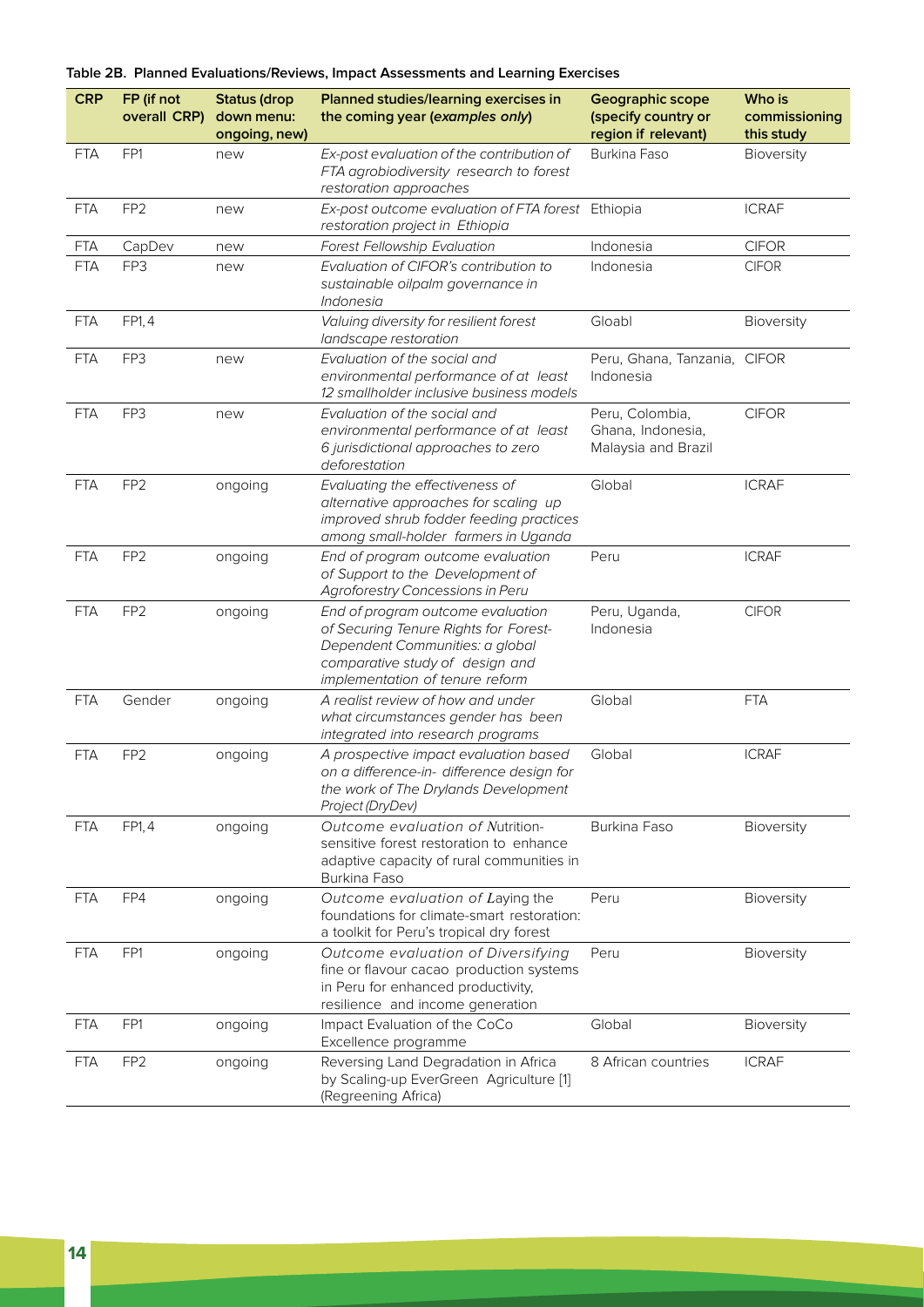|  |  | Table 2C. Planned major new collaborations (CGIAR internal, or with non-CGIAR collaborators) |  |  |  |
|--|--|----------------------------------------------------------------------------------------------|--|--|--|
|--|--|----------------------------------------------------------------------------------------------|--|--|--|

| Name of CRP or non-CGIAR<br>collaborator                                                                       | Brief description of collaboration (give and take among CRPs/PTFs/non-CGIAR<br>collaborator) and value added (e.g. scientific or efficiency benefits)                                                                                                                                                                                                                                                                                                  |  |  |  |
|----------------------------------------------------------------------------------------------------------------|--------------------------------------------------------------------------------------------------------------------------------------------------------------------------------------------------------------------------------------------------------------------------------------------------------------------------------------------------------------------------------------------------------------------------------------------------------|--|--|--|
| <b>PIM</b>                                                                                                     | Planned collaboration with PIM Flagship 3 on smallholder barriers to adoption of<br>sustainability standards.                                                                                                                                                                                                                                                                                                                                          |  |  |  |
| <b>PIM</b>                                                                                                     | Study of scaling up methods for agroforestry concessions schemes. Adds to PIM's<br>portfolio of studies on dissemination approaches and enables FTA researchers to<br>interact more formally with other scientists working on similar issues.                                                                                                                                                                                                          |  |  |  |
| WLE, PIM                                                                                                       | New collaboration of FTA with WLE and PIM on Restoration, bringing together various<br>streams of work on soil, water and forest restoration. The three CRPs defined future<br>collaboration on land restoration during the cross-CRP workshop organized in Nairobi in<br>August 2018.                                                                                                                                                                 |  |  |  |
| <b>WLE</b>                                                                                                     | Working together in the context of research and outreach on gender and restoration.<br>Initiated comparative (cross-country) research on social and equity impacts of different<br>types of restoration approaches                                                                                                                                                                                                                                     |  |  |  |
| <b>PIM</b>                                                                                                     | PIM became a new partner for FTA Gender cross-cutting theme (CCT).FTA together with<br>PIM and also WLE is developing Special Issue on gender and restoration together                                                                                                                                                                                                                                                                                 |  |  |  |
| A4NH                                                                                                           | New collaboration planned with A4NH CRP in the framework of FTA's priority 3 called<br>"Enhanced nutrition and food security"                                                                                                                                                                                                                                                                                                                          |  |  |  |
| <b>RICE</b>                                                                                                    | Following a successful session at the 17th International Rice Congress collaboration on<br>integrating trees in rice production systems.                                                                                                                                                                                                                                                                                                               |  |  |  |
| For All Coalition: For the<br>Promotion of Gender Equality<br>and Human Rights in the<br>nvironment Agreements | FTA is a member of this coalition launched by Costa Rica at UNGA in September 2018.<br>FTA will provide evidence to inform the coalition work and initiatives. The coalition<br>brings together civil society organizations, UN entities, and other stakeholders<br>to guide the integration of a gender perspective in relevant decisions, actions,<br>outcome documents of the UNFCCC, UNCCD, CBD and Ramsar Convention and their<br>implementation. |  |  |  |
| Government of Sri Lanka                                                                                        | New Collaboration with Government of Sri Lanka on Readiness for Green Climate<br>Funds. FP2 and FP4 staff at ICRAF will provide technical support for the development of<br>proposals on Ecosystem-Based Adaptation in Central Highlands of Sri Lanka                                                                                                                                                                                                  |  |  |  |
| State Government of Andhra<br>Pradesh through RySS (Rythu<br>Sadhikara Samstha)                                | New collaboration on evaluating impact and understanding underpinning science of<br>widely promoted agroecological practices (Zero Budget Natural Farming).                                                                                                                                                                                                                                                                                            |  |  |  |